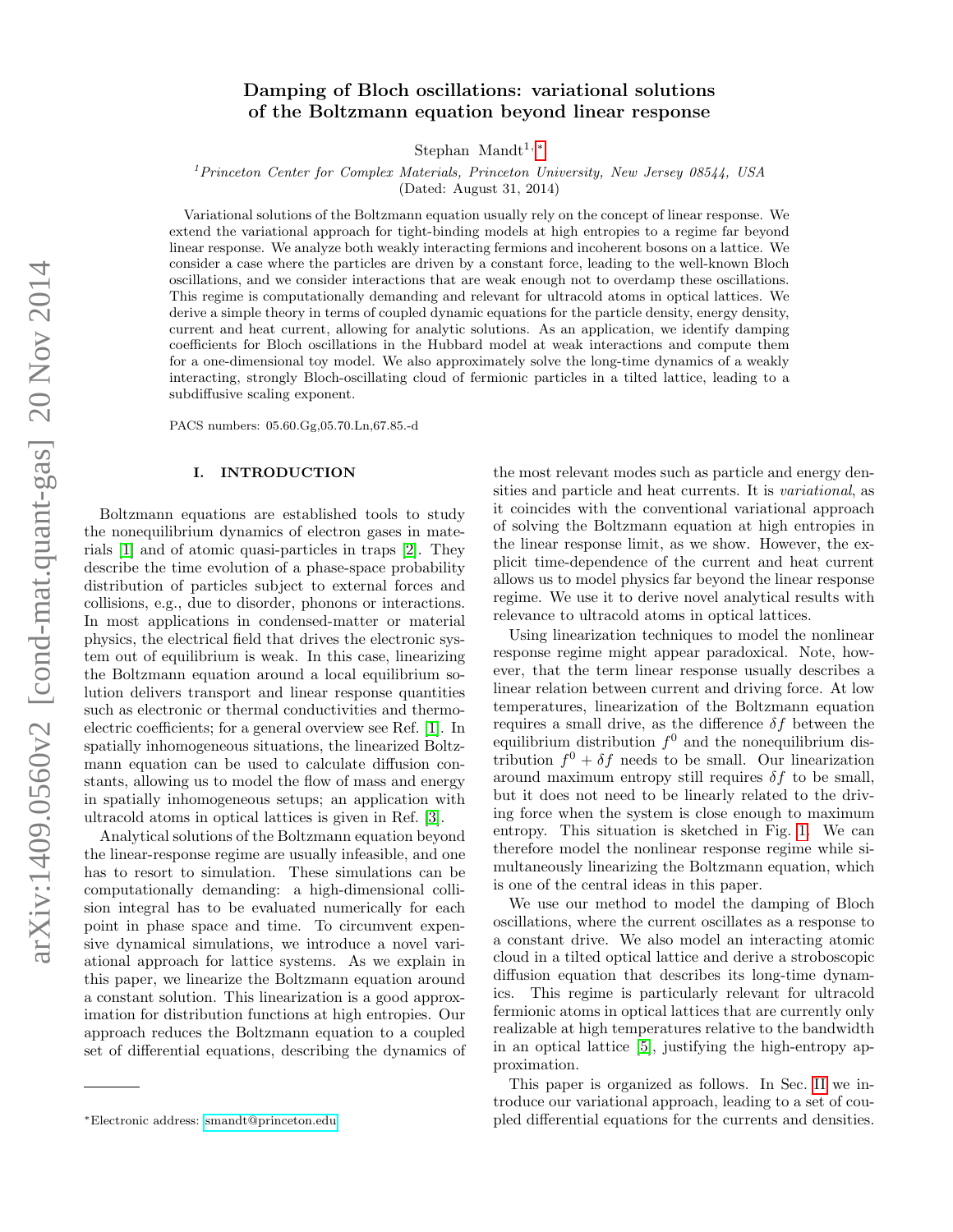

<span id="page-1-0"></span>FIG. 1: (Color online) Sketch of typical momentum distribution functions  $f(k)$  in equilibrium  $[f^0]$ , blue line with crosses and out of equilibrium  $f^0 + \delta f$ , solid purple line. (a) A typical linear response setup at low temperature, or low entropy. The nonequilibrium distribution is slightly displaced to positive momenta , e.g., due to an external force. (b) The regime of interest in this paper (high entropies and large fields). Here, the displacement to positive momenta is large. Nevertheless, the difference  $\delta f$  between the equilibrium distribution  $f^0$  and the nonequilibrium distribution still remains small. In both situations, linearization of the Boltzmann equation is possible.

From these, we derive hydrodynamic equations in Sec. [III](#page-3-0) in the limit of strong damping, showing agreement with the conventional variational approach. We specialize our equations to the case of interacting fermions and incoherent bosons in Sec. [IV,](#page-3-1) where we derive expressions for the relevant scattering matrix elements. Readers primarily interested in physical results rather than the formalism may proceed to Sec. [V,](#page-4-0) where we derive an analytic theory for the damping of Bloch oscillations at weak to intermediate interactions, including damping rates and interaction-induced frequency shifts. We also compare our analytical theory against a numerical simulation of the Boltzmann equation. Finally, in Sec. [VI,](#page-7-0) we study the spatially inhomogeneous problem of an interacting, Bloch oscillating cloud in an optical lattice. Here, we derive an approximate stroboscopic diffusion equation, which we solve asymptotically using a scaling ansatz.

### <span id="page-1-1"></span>II. THE BOLTZMANN EQUATION AT HIGH ENTROPIES

We start from the Boltzmann equation. It describes the time evolution of a phase-space distribution function  $f(\mathbf{r}, \mathbf{k}, t)$ , involving momentum **k**, position **r**, and time t. The left-hand side of the Boltzmann equation describes the noninteracting semiclassical motion and involves a force **F** and a group velocity  $v_k$ . The right-hand side takes collisions into account and consists of a collision functional  $I_{\mathbf{k}}^c[f]$ , which we leave unspecified for the moment. The Boltzmann equation is given by

$$
\partial_t f + \mathbf{v}_\mathbf{k} \cdot \nabla_\mathbf{r} f + \mathbf{F} \cdot \nabla_\mathbf{k} f = -I_\mathbf{k}^c[f] \tag{1}
$$

Throughout this text, we consider simple cubic lattices with nearest-neighbor hopping, where we set the lattice constant a to 1. This results in the following periodic dispersion:

$$
\epsilon_{\mathbf{k}} = -2J \sum_{i=1}^{d} \cos(k_i). \tag{2}
$$

Above, d is the dimension of the momentum space. The periodic energy-momentum relation is crucial to our approach; it emerges from the quantum-mechanical solution of lattice particles and plays an important role for ultracold atoms in optical lattices. The corresponding group velocity  $\mathbf{v}_{\mathbf{k}} = \nabla_{\mathbf{k}} \epsilon_{\mathbf{k}}$  is also a nonlinear, periodic function of the quasi-momentum,

$$
\mathbf{v}_{\mathbf{k}} = 2J \begin{pmatrix} \sin(k_1) \\ \vdots \\ \sin(k_d) \end{pmatrix} . \tag{3}
$$

This specifies the Boltzmann equation for the moment; we study a specific collision functional in Sec. [IV](#page-3-1) and thereafter. The semiclassical momentum distribution function  $f_{\bf k}({\bf r}, t)$  allows us to calculate several observables. In particular, the particle density  $n$ , kinetic energy density  $e$ , current j and heat current  $h$  (or kinetic energy current) are obtained from the following formulas:

$$
n(\mathbf{r},t) = \int d\mathbf{k} f_{\mathbf{k}}(\mathbf{r},t)/(2\pi)^{d}
$$
  
\n
$$
e(\mathbf{r},t) = \int d\mathbf{k} \epsilon_{\mathbf{k}} f_{\mathbf{k}}(\mathbf{r},t)/(2\pi)^{d}
$$
  
\n
$$
\mathbf{j}(\mathbf{r},t) = \int d\mathbf{k} \mathbf{v}_{\mathbf{k}} f_{\mathbf{k}}(\mathbf{r},t)/(2\pi)^{d}
$$
  
\n
$$
\mathbf{h}(\mathbf{r},t) = \int d\mathbf{k} \epsilon_{\mathbf{k}} \mathbf{v}_{\mathbf{k}} f_{\mathbf{k}}(\mathbf{r},t)/(2\pi)^{d}
$$

Here and in the following, the momentum integral is taken over the Brillouin zone  $B^d \sim [-\pi, \pi]^d$  with periodic boundary conditions, and the integration measure is  $d\mathbf{k} = \prod_{i=1}^{d} d\mathbf{k}^{i}$ . For notational convenience, we sometimes suppress the dependence of the distribution function on **r** and t and write  $f_{\mathbf{k}}$  for  $f_{\mathbf{k}}(\mathbf{r}, t)$ . Our goal is to find an approximate solution for  $f_{\mathbf{k}}$ .

Let us furthermore specify the regime of interest. We assume that our distribution function is close to constant in the Brillouin zone,

<span id="page-1-2"></span>
$$
f_{\mathbf{k}}(\mathbf{r},t) = n(\mathbf{r},t) + \delta f_{\mathbf{k}}(\mathbf{r},t),
$$
\n(5)

$$
\max_{\mathbf{k}\in B^d}|\delta f_{\mathbf{k}}(\mathbf{r},t)|\ll 1.
$$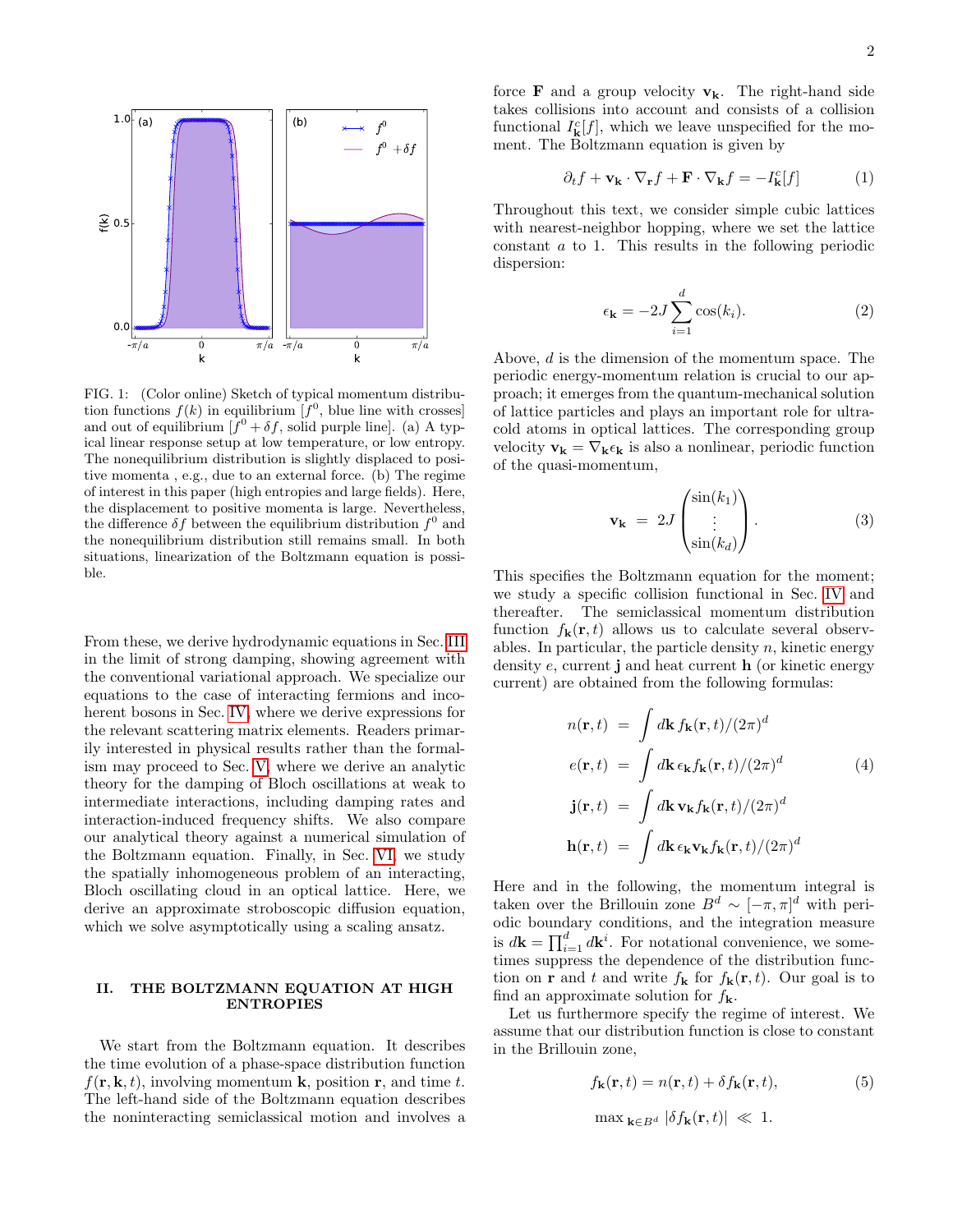Formally, the expression in the second line above will be our perturbative expansion parameter. As a consequence,

$$
e \ll 4dJ,\tag{6}
$$

and hence the kinetic energy is close to the center of the band, which corresponds to maximal entropy. Therefore, our expansion can be thought of as a high-entropy expansion. Typical distribution functions in this regime are sketched in the right plot in Fig. [1,](#page-1-0) while typical distributions at low entropy in the linear response regime are shown at the left. The plot expresses the fact that linearization at a high entropy can be valid even when driving fields are large and the response is nonlinear.

The first step in our approach is the linearization of the Boltzmann equation in the deviations  $\delta f$  from equilibrium. Using Eq. [\(5\)](#page-1-2), we find

<span id="page-2-4"></span>
$$
I_{\mathbf{k}}^{c}[n+\delta f] = I_{\mathbf{k}}^{c}[n] + \int_{\mathbf{k}'} \frac{d\mathbf{k}}{(2\pi)^{d}} M(n)_{\mathbf{k}\mathbf{k}'} \delta f_{\mathbf{k}'} + \mathcal{O}(\delta f^{2})(7)
$$

where  $M(n)$  is the matrix of the linearized collision functional, acting in momentum space. We stress that M is a nontrivial operator, even in the limit of maximal entropy, which becomes clear in Sec. [IV](#page-3-1) where we specialize our approach to a specific collision integral. As the constant distribution function  $n(\mathbf{r})$  is an equilibrium distribution at maximal entropy for any collision functional, we have  $I_{\mathbf{k}}^{c}[n(\mathbf{r})] = 0$ . Furthermore, the matrix of the linearized collision functional has two important properties: it conserves the particle number and kinetic energy:

$$
\int_{\mathbf{k}'} d\mathbf{k}' M_{\mathbf{k}\mathbf{k}'} n = 0, \quad \int_{\mathbf{k}'} d\mathbf{k}' M_{\mathbf{k}\mathbf{k}'} \epsilon_{\mathbf{k}'} = 0.
$$
 (8)

Because of the first identity, the linearized Boltzmann equation reads

<span id="page-2-1"></span>
$$
\partial_t f + \mathbf{v}_\mathbf{k} \cdot \nabla_\mathbf{r} f + \mathbf{F} \cdot \nabla_\mathbf{k} f = -M(n(\mathbf{r}, t)) \cdot f,\qquad(9)
$$

where "  $\cdot$  " denotes the matrix product. Note that due to the dependence of  $M$  on the local density  $n$ , the above equation is still a non-linear equation in  $f$ . This equation is the starting point of our further investigation.

Since we have to deal with many momentum integrals and convolutions in this paper, it turns out to be convenient to introduce some notation. We define a scalar product in the space of real, periodic functions of k in the Brillouin zone  $B^d$  as

<span id="page-2-6"></span>
$$
\langle f_{\mathbf{k}} | g_{\mathbf{k}} \rangle := \frac{1}{(2\pi)^d} \int d\mathbf{k} \, f_{\mathbf{k}} \, g_{\mathbf{k}} \tag{10}
$$

Our goal is to truncate the linearized Boltzmann equation to a minimal set of modes that captures the essential physics. Focusing on the nonequilibrium transport of mass and energy, we write the following minimal ansatz:

<span id="page-2-0"></span>
$$
f_{\mathbf{k}}(\mathbf{r},t) = n(\mathbf{r},t) + \frac{e(\mathbf{r},t)}{2J^2d}\epsilon_{\mathbf{k}} + \frac{\mathbf{j}(\mathbf{r},t)}{2J^2}\mathbf{v}_{\mathbf{k}} + \frac{\mathbf{h}(\mathbf{r},t)}{6J^4}\epsilon_{\mathbf{k}}\mathbf{v}_{\mathbf{k}}
$$
(11)

It involves the variational parameters  $n(\mathbf{r}, t)$ ,  $e(\mathbf{r}, t)$ ,  $\mathbf{j}(\mathbf{r},t)$ , and  $\mathbf{h}(\mathbf{r},t)$ , which are in fact functions of the spatial coordinate  $\bf{r}$  and time  $t$ . One should stress that the above ansatz for the nonequilibrium distribution function is very common in a linear response setup where these parameters are assumed to be constant [\[1\]](#page-10-0), giving rise to nontrivial thermoelectric effects. Yet, our approach will allow them to vary in time, giving rise to non-linear response effects.

Using the above scalar product and the above ansatz, it is straightforward to verify that

$$
n = \langle 1 | f_{\mathbf{k}} \rangle, e = \langle \epsilon_{\mathbf{k}} | f_{\mathbf{k}} \rangle,
$$
  

$$
\mathbf{j} = \langle \mathbf{v}_{\mathbf{k}} | f_{\mathbf{k}} \rangle, \mathbf{h} = \langle \epsilon_{\mathbf{k}} \mathbf{v}_{\mathbf{k}} | f_{\mathbf{k}} \rangle,
$$
 (12)

Hence, the coefficients  $n, e, j$ , and  $h$  are exactly the particle density, kinetic energy, mass, and kinetic energy currents, respectively. Above, we have made use of the following integral identities:

<span id="page-2-2"></span>
$$
\int \frac{d\mathbf{k}}{(2\pi)^d} \epsilon_\mathbf{k}^2 = 2J^2 d, \quad \int \frac{d\mathbf{k}}{(2\pi)^d} \mathbf{v}_\mathbf{k}^i \mathbf{v}_\mathbf{k}^j = 2J^2 \delta_{ij}, \quad (13)
$$

$$
\int \frac{d\mathbf{k}}{(2\pi)^d} \epsilon_\mathbf{k}^2 \mathbf{v}_\mathbf{k}^i \mathbf{v}_\mathbf{k}^j = 6J^4 \delta_{ij}
$$

which explains the choice of numerical prefactors in Eq.  $(11)$ .

Is is worth mentioning that the conventional variational approach would follow a different strategy from this point on, which we sketch in the next section. Here, we project the linearized Boltzmann equation, [\(9\)](#page-2-1), onto the mode functions of our variational ansatz:

<span id="page-2-5"></span>
$$
\langle 1 | (\partial_t + \mathbf{v}_k \nabla_r + \mathbf{F} \nabla_k) f_k \rangle = 0
$$
\n
$$
\langle \epsilon_k | (\partial_t + \mathbf{v}_k \nabla_r + \mathbf{F} \nabla_k) f_k \rangle = 0
$$
\n
$$
\langle \mathbf{v}_k | (\partial_t + \mathbf{v}_k \nabla_r + \mathbf{F} \nabla_k) f_k \rangle = -\langle \mathbf{v}_k | M | f_k \rangle
$$
\n
$$
\langle \epsilon_k \mathbf{v}_k | (\partial_t + \mathbf{v}_k \nabla_r + \mathbf{F} \nabla_k) f_k \rangle = -\langle \epsilon_k \mathbf{v}_k | M | f_k \rangle
$$

Above,  $|1\rangle$  denotes the constant function in momentum space. We have used that the scattering terms vanish for the particle number and energy modes, i.e.,  $\langle 1|M|f_{\mathbf{k}} \rangle = 0$ and  $\langle \epsilon_{\mathbf{k}} | M | f_{\mathbf{k}} \rangle = 0$ , as discussed above. Using the ansatz Eq. [\(11\)](#page-2-0), Eq. [\(13\)](#page-2-2) and the orthogonality of the different momentum modes allows us to reformulate these equations. In fact, we arrive at a set of coupled differential equations for the coefficients  $n, e, j$ , and  $h$ :

<span id="page-2-3"></span>
$$
\dot{n} + \nabla_{\mathbf{r}} \mathbf{j} = 0 \qquad (15)
$$
  
\n
$$
\dot{e} + \nabla_{\mathbf{r}} \mathbf{h} - \mathbf{F} \mathbf{j} = 0
$$
  
\n
$$
\mathbf{j} + 2J^2 \nabla_{\mathbf{r}} n + \mathbf{F} e = -M_{11} \mathbf{j} - M_{12} \mathbf{h}
$$
  
\n
$$
\dot{\mathbf{h}} + \frac{3}{d} J^2 \nabla_{\mathbf{r}} e = -M_{21} \mathbf{j} - M_{22} \mathbf{h}
$$

This calculation is presented in Appendix [A.](#page-11-0) Equation [\(15\)](#page-2-3) is one of the central results of this paper. Above, we used the following  $d \times d$  matrices:

$$
\begin{aligned} M_{11} &= \frac{1}{2J^2} \langle \mathbf{v}_{\mathbf{k}} | M | \mathbf{v}_{\mathbf{k}}^T \rangle, \quad M_{12} = \frac{1}{6J^4} \langle \mathbf{v}_{\mathbf{k}} | M | \epsilon_{\mathbf{k}} \mathbf{v}_{\mathbf{k}}^T \rangle, \\ M_{21} &= \frac{1}{2J^2} \langle \epsilon_{\mathbf{k}} \mathbf{v}_{\mathbf{k}} | M | \mathbf{v}_{\mathbf{k}}^T \rangle, \quad M_{22} = \frac{1}{6J^4} \langle \mathbf{v}_{\mathbf{k}} | M | \epsilon_{\mathbf{k}} \mathbf{v}_{\mathbf{k}}^T \rangle \end{aligned}
$$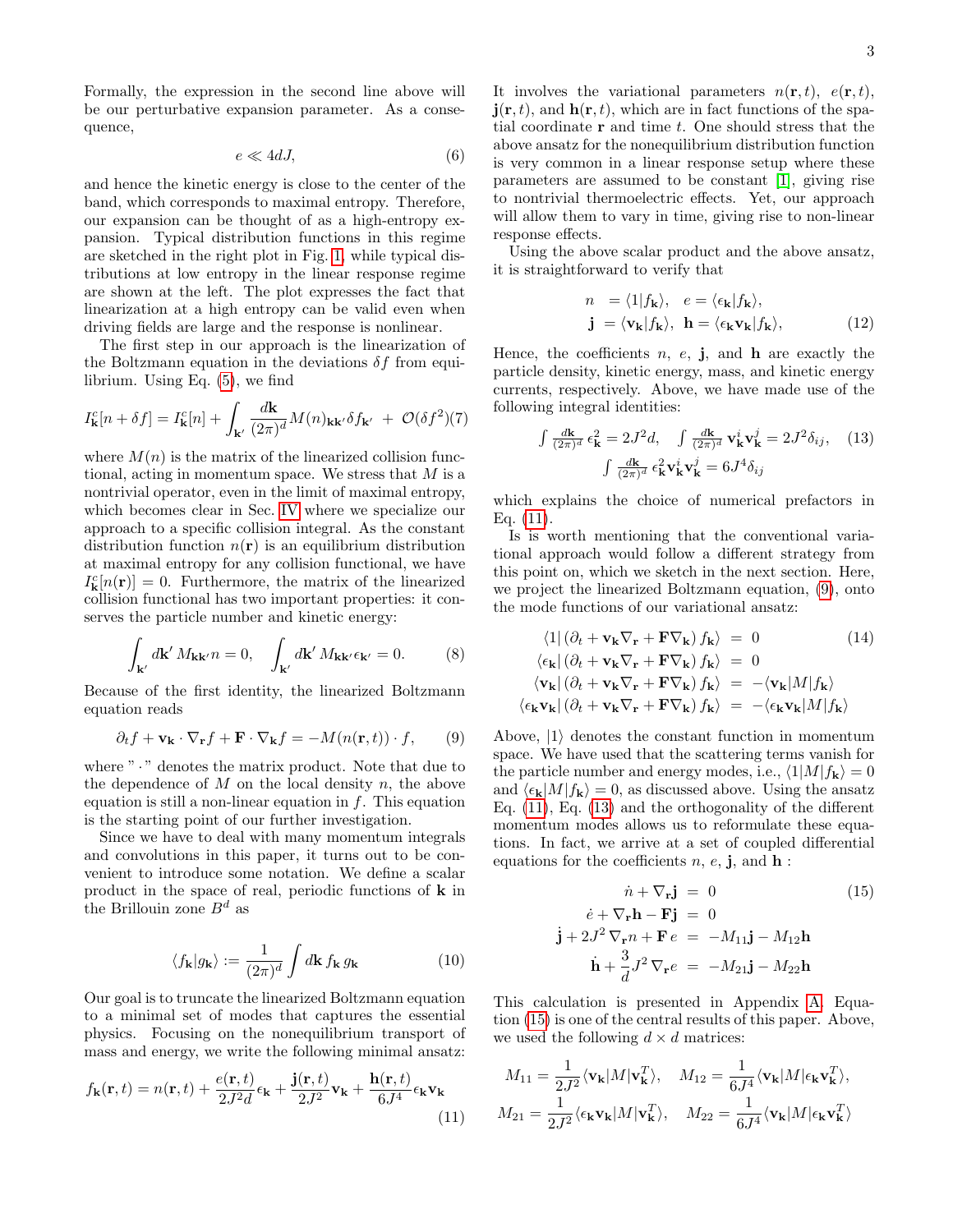The first two Eqs. [\(15\)](#page-2-3) are nothing but the continuity equations for the particle and kinetic energy density, respectively. The source term  $\mathbf{F}$  in the kinetic energy continuity equation corresponds to Joule heating. The third and fourth equations, in contrast, describe the dynamics of the particle and heat current, respectively. In contrast to the previous two modes, these modes are damped by the scattering matrix elements. In the remainder of this article, we study different limits of these equations. To begin with, we show that they describe hydrodynamics as a limiting case.

# <span id="page-3-0"></span>III. THE HYDRODYNAMIC LIMIT

First, we demonstrate that our ansatz captures hydrodynamics at high entropies as a limiting case. In the hydrodynamic limit, the Boltzmann equation is reduced to coupled equations for the particle density  $n(\mathbf{r}, t)$  and kinetic energy density  $e(\mathbf{r}, t)$ . The number of coupled hydrodynamic equations is determined by the number of conservation laws (here particle number and energy). We consider the case where momentum is not conserved, e.g., due to Umklapp scattering processes. The hydrodynamic limit amounts to expressing j and h in terms of gradients of  $n$  and  $e$ . As the currents passively follow these gradients, their own dynamics can be thought of as overdamped (no retardation). We show now that this picture is indeed correct: in setting the time derivatives of j and h to 0, we derive the hydrodynamic equations in the high-temperature (high-entropy) limit.

We begin by setting the time derivatives of j and h in Eq. [\(15\)](#page-2-3) to 0. The particle and heat currents in the diffusive limit are hence a solution to the inverse problem,

<span id="page-3-2"></span>
$$
\begin{pmatrix} 2J^2 \nabla_{\mathbf{r}} n + \mathbf{F} e \\ \frac{3}{d}J^2 \nabla_{\mathbf{r}} e \end{pmatrix} = - \begin{pmatrix} M_{11} & M_{12} \\ M_{21} & M_{22} \end{pmatrix} \cdot \begin{pmatrix} \mathbf{j} \\ \mathbf{h} \end{pmatrix} \tag{16}
$$

these equations can be solved for j and h and , in combination with the continuity equations, form a closed set of equations for  $n$  and  $e$ .

We now sketch how to produce the same result using the conventional variational approach. There, the diffusive currents are calculated from the linearized Boltz-mann equation, [\(9\)](#page-2-1), in decomposing  $f = f^0(n, e) + \delta f$ , where  $\delta f$  is assumed to be a small deviation from equilibrium. Neglecting the time derivative and  $\delta f$  on the lefthand side yields relation structurally similar to Eq.  $(16)$ :

<span id="page-3-3"></span>
$$
(\mathbf{v}_{\mathbf{k}} \nabla_{\mathbf{r}} + \mathbf{F} \nabla_{\mathbf{k}}) f^0 = -M \cdot \delta f \tag{17}
$$

We use our variational ansatz,  $(11)$ , for f and decompose it into  $f^0(n,e) = n + e \epsilon_{\mathbf{k}}/(2J^2d)$  and  $\delta f = f - f^0 =$  $j v_{k}/(2J^{2}) + h \epsilon_{k}v_{k}/(6J^{4})$ . One can easily check that  $f^0$  approximates the Fermi function to leading order in e, see also Ref. [\[4\]](#page-10-4). Using this decomposition, Eq. [\(17\)](#page-3-3)

becomes

$$
(\nabla_{\mathbf{r}} n + e\mathbf{F})\mathbf{v}_{\mathbf{k}} + \nabla_{\mathbf{r}} e \epsilon_{\mathbf{k}} \mathbf{v}_{\mathbf{k}} \qquad (18)
$$

$$
= -M \cdot \left(\frac{\mathbf{j}(\mathbf{r}, t)}{2J^2} \mathbf{v}_{\mathbf{k}} + \frac{\mathbf{h}(\mathbf{r}, t)}{6J^4} \epsilon_{\mathbf{k}} \mathbf{v}_{\mathbf{k}}\right).
$$

This equation gives exactly Eq. [\(16\)](#page-3-2) if we project it onto the modes  $v_k$  and  $\epsilon_k v_k$  and use Eq. [\(13\)](#page-2-2). We have just demonstrated that using the conventional variational approach at high entropies yields the same result as obtained from our new method, where we manually set the time derivatives of j and h to 0. For more details on hydrodynamics at high energies in this setup, see also [\[4\]](#page-10-4). We show below that our method is not limited to the diffusive regime but models nonlinear transport as well.

### <span id="page-3-1"></span>IV. WEAKLY INTERACTING FERMIONS AND INCOHERENT BOSONS

For the remainder of the paper, we concentrate on interparticle scattering. We consider fermions and incoherent bosons. We study the semiclassical Boltzmann equation for two-particle scattering processes due to its relevance for ultracold atoms in optical lattices. This allows us to calculate the scattering elements  $M_{ij}$  that fully specify Eq.  $(15)$ .

The fermionic Boltzmann equation can be derived from the Hubbard model in the presence of a linear potential,

$$
H_F = -J \sum_{\langle ij \rangle,\sigma} c_{i\sigma}^{\dagger} c_{j\sigma} + U \sum_i n_{i\uparrow} n_{i\downarrow} + \mathbf{g} \sum_i \mathbf{r}_i n_i \tag{19}
$$

Similarly, a bosonic Boltzmann equation can be derived from the Bose-Hubbard model,

$$
H_B = -J\sum_{\langle ij\rangle} b_i^{\dagger} b_j + U\sum_i n_i(n_i - 1) + \mathbf{g}\sum_i \mathbf{r}_i n_i \tag{20}
$$

In second order perturbation theory in  $U/J$ , the resulting Boltzmann equations have the following collision integral,

<span id="page-3-4"></span>
$$
I_{\mathbf{k}}^{c}[f] = 2\pi U^{2} \int \frac{d\mathbf{k}_{1}}{(2\pi)^{d}} \frac{d\mathbf{k}_{2}}{(2\pi)^{d}} \frac{d\mathbf{k}_{3}}{(2\pi)^{d}}
$$

$$
\times \left[ f_{\mathbf{k}} f_{\mathbf{k}_{1}} \bar{f}_{\mathbf{k}_{2}} \bar{f}_{\mathbf{k}_{3}} - \bar{f}_{\mathbf{k}} \bar{f}_{\mathbf{k}_{1}} f_{\mathbf{k}_{2}} f_{\mathbf{k}_{3}} \right]
$$
(21)

$$
\times \delta(\mathbf{k} + \mathbf{k}_1 - \mathbf{k}_2 - \mathbf{k}_3 \operatorname{mod} \mathbf{G}) \, \delta(\epsilon_{\mathbf{k}} + \epsilon_{\mathbf{k}_1} - \epsilon_{\mathbf{k}_2} - \epsilon_{\mathbf{k}_3}).
$$

Fermionic and bosonic statistics enter via the following factors, describing Pauli blocking and Bose enhancement:

$$
\bar{f}_{\mathbf{k}_i} = \begin{cases} (1 + f_{\mathbf{k}_i}) & \text{for bosons} \\ (1 - f_{\mathbf{k}_i}) & \text{for fermions} \end{cases}
$$
 (22)

In the case of fermions, we assumed a homogeneous mixture of spins for simplicity, and hence the distribution function  $f_{\mathbf{k}} = f_{\mathbf{k}\uparrow} = f_{\mathbf{k}\downarrow}$  describes one spin component.

A systematic derivation of the Boltzmann equation from an underlying quantum Hamiltonian can be found,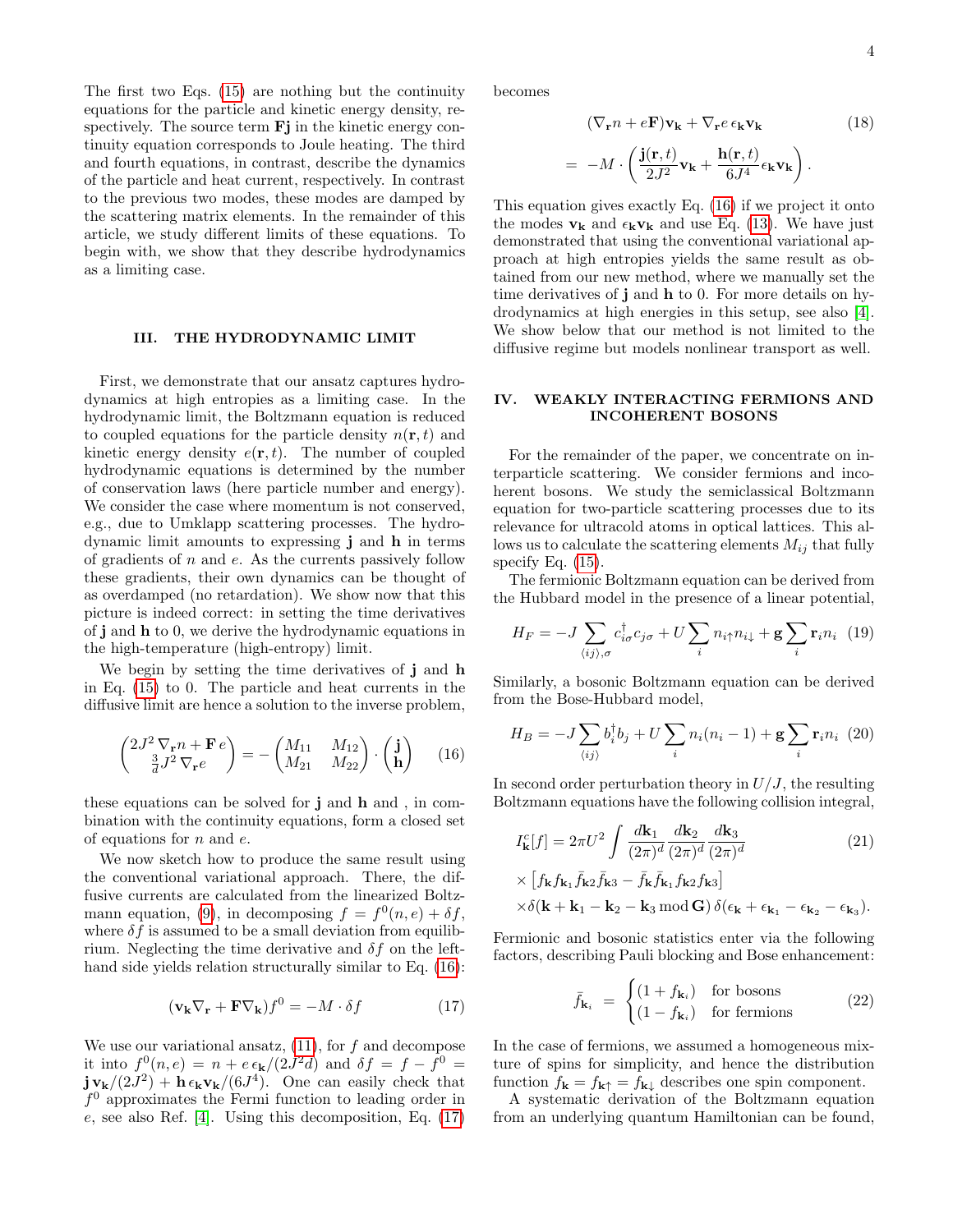e.g., in Refs. [\[12–](#page-10-5)[14,](#page-10-6) [24\]](#page-11-1). This derivation is based on several approximations including weak interactions and slowly varying gradients and external potentials. In order to justify the real-space basis rather than a description in terms of Wannier-Stark states, we have to assume that the external potential  $V(\mathbf{r}) = \mathbf{g} \cdot \mathbf{r}$  is weak. The semiclassical model still captures the physics of Bloch oscillations due to the periodicity of the kinetic energy  $\epsilon_{\mathbf{k}}$  and group velocity  $v_k$  in k.

Our theory is based on the Boltzmann equation, [\(21\)](#page-3-4). We do not aim to describe anything beyond its range of validity. The Boltzmann equation can, of course, only capture parts of the rich physics described by the Hubbard model. Many physical effects that involve strong interactions and quantum coherence are lost. In particular, we treat bosons essentially as classical particles with Bose statistics, and hence in this case, our approach can only describe an incoherent, highly entropic Bose gases. For fermions, we cannot describe any ordered state. The fermionic Boltzmann equation was quantitatively tested as a means to model ultracold atoms in optical lattices in Ref. [\[3\]](#page-10-2), where good agreement was found.

In the collision integral, [\(21\)](#page-3-4), we took Umklapp scattering into account, which is crucial. Umklapp scattering processes are scattering events that violate momentum conservation - but satisfy momentum conservation modulo reciprocal lattice vectors G. This can be thought of as a momentum transfer to the lattice. Umklapp scattering breaks translational invariance and favors equilibration into the frame of reference set by the lattice. This is necessary to have finite conductivities and scattering matrix elements in a clean and defect-free lattice.

We now use the standard methodology of computing matrix elements of the linearized collision integral [\[1\]](#page-10-0). To simplify the notation, we define

$$
\phi_{\mathbf{k}}^{i} = \begin{cases} \mathbf{v}_{\mathbf{k}}^{i} & 1 \leq i \leq d \\ \epsilon_{\mathbf{k}} \mathbf{v}_{\mathbf{k}}^{i-d} & d < i \leq 2d. \end{cases} \tag{23}
$$

We expand the collision integral around its maximum entropy equilibrium solution  $n(\mathbf{r}, t)$ . From Eq. [\(7\)](#page-2-4) we derive the following formula for the matrix elements:

$$
\langle \phi_{\mathbf{k}}^{i} | M | \phi_{\mathbf{k}}^{j} \rangle = \frac{\partial}{\partial \varepsilon} \bigg|_{0} \langle \phi_{\mathbf{k}}^{i} | I_{\mathbf{k}}^{c} [n + \varepsilon \phi_{\mathbf{k}}^{j}] \rangle \qquad (24)
$$

The resulting matrix elements are

<span id="page-4-1"></span>
$$
\langle \phi_{\mathbf{k}}^{i} | M | \phi_{\mathbf{k}}^{j} \rangle = \frac{2\pi U^{2}}{4} n(1 \pm n) \int \frac{d\mathbf{k}_{0}}{(2\pi)^{d}} \frac{d\mathbf{k}_{1}}{(2\pi)^{d}} \frac{d\mathbf{k}_{2}}{(2\pi)^{d}} \frac{d\mathbf{k}_{3}}{(2\pi)^{d}}
$$

$$
\times \left( \phi_{\mathbf{k}_{0}}^{i} + \phi_{\mathbf{k}_{1}}^{i} - \phi_{\mathbf{k}_{2}}^{i} - \phi_{\mathbf{k}_{3}}^{i} \right) \left( \phi_{\mathbf{k}_{0}}^{j} + \phi_{\mathbf{k}_{1}}^{j} - \phi_{\mathbf{k}_{2}}^{j} - \phi_{\mathbf{k}_{3}}^{j} \right)
$$

$$
\times \delta(\mathbf{k}_{0} + \mathbf{k}_{1} - \mathbf{k}_{2} - \mathbf{k}_{3} \mod \mathbf{G}) \delta(\epsilon_{\mathbf{k}_{0}} + \epsilon_{\mathbf{k}_{1}} - \epsilon_{\mathbf{k}_{2}} - \epsilon_{\mathbf{k}_{3}}).
$$
(25)

The fermionic scattering rate is proportional to  $n(1-n)$ , which reflects particle-hole symmetry. The bosonic one is proportional to  $n(1+n)$ , which captures Bose enhancement.

The resulting integrals can be computed numerically. Below we calculate them analytically for a onedimensional discrete Boltzmann equation. Our analysis implies that certain off-diagonal scattering matrix elements are strictly 0:

$$
\langle \epsilon_{\mathbf{k}} \mathbf{v}_{\mathbf{k}}^{i} | M | \mathbf{v}_{\mathbf{k}}^{j} \rangle = \langle \mathbf{v}_{\mathbf{k}}^{i} | M | \epsilon_{\mathbf{k}} \mathbf{v}_{\mathbf{k}}^{j} \rangle = 0 \tag{26}
$$

for all  $i, j \in \{1, \dots, d\}$ . This can be seen by translat-ing all momenta in the integral in Eq. [\(25\)](#page-4-1) by  $\pi$ . This transformation leaves the delta-constraints and the heat current modes  $\epsilon_k v_k$  invariant. In contrast, the particle current mode changes sign,  $v_k \rightarrow -v_k$ , which is why the integral is 0. This implies that thermoelectric effects vanish at maximal entropy, which is usually not the case at low temperatures.

The second property is that, by symmetry, the currentcurrent scattering matrix is of the shape (shown here for  $d=3$ 

<span id="page-4-2"></span>
$$
\frac{1}{2J^2} \langle \mathbf{v}_{\mathbf{k}} | M | \mathbf{v}_{\mathbf{k}} \rangle = 2 \begin{pmatrix} \tau_d^{-1} & \tau_o^{-1} & \tau_o^{-1} \\ \tau_o^{-1} & \tau_d^{-1} & \tau_o^{-1} \\ \tau_o^{-1} & \tau_o^{-1} & \tau_a^{-1} \end{pmatrix}, \qquad (27)
$$

i.e., the matrix decomposes into diagonal scattering rates  $\tau_d^{-1}$  and off-diagonal scattering rates  $\tau_o^{-1}$  which are all identical. These two properties are important in the following analysis.

In the following, we apply our approach to two nontrivial examples and derive novel results: the damping of Bloch oscillations due to interactions in a spatially homogeneous system and the expansion of a cloud of fermions or incoherent bosons in a tilted lattice subject to Bloch oscillations, which we term stroboscopic diffusion.

# <span id="page-4-0"></span>V. DAMPING OF BLOCH OSCILLATIONS

We now use our approach to model the damping of Bloch oscillations in the Hubbard model. We assume that the conditions for its semiclassical treatment in terms of the Boltzmann equation apply.

Bloch oscillations emerge in lattice systems that are exposed to an additional linear potential. Without interactions, they are captured already by the semiclassical equations of motion  $\dot{\mathbf{r}} = \mathbf{v}_k$  and  $\dot{\mathbf{k}} = \mathbf{F}$ . These equations can easily be integrated, yielding a linearly growing momentum  $\mathbf{k} = \mathbf{k}_0 + \mathbf{F}t$ . The periodic group velocity  $\mathbf{v}_{\mathbf{k}(t)}$ imposes an oscillatory motion of the position space variable  $r(t)$ . It is an interesting question to ask how this behavior changes in the presence of inter-particle interactions.

Bloch oscillations belonged to the pioneering observations with ultracold atoms in optical lattices [\[6,](#page-10-7) [7\]](#page-10-8). They were first predicted for electrons in periodic potentials [\[8\]](#page-10-9). The difficulty in observing Bloch oscillations in regular solids lies in the fast time scale of scattering on impurities, phonons, lattice defects or other electrons, relative to the driving strength. Besides ultracold atoms, there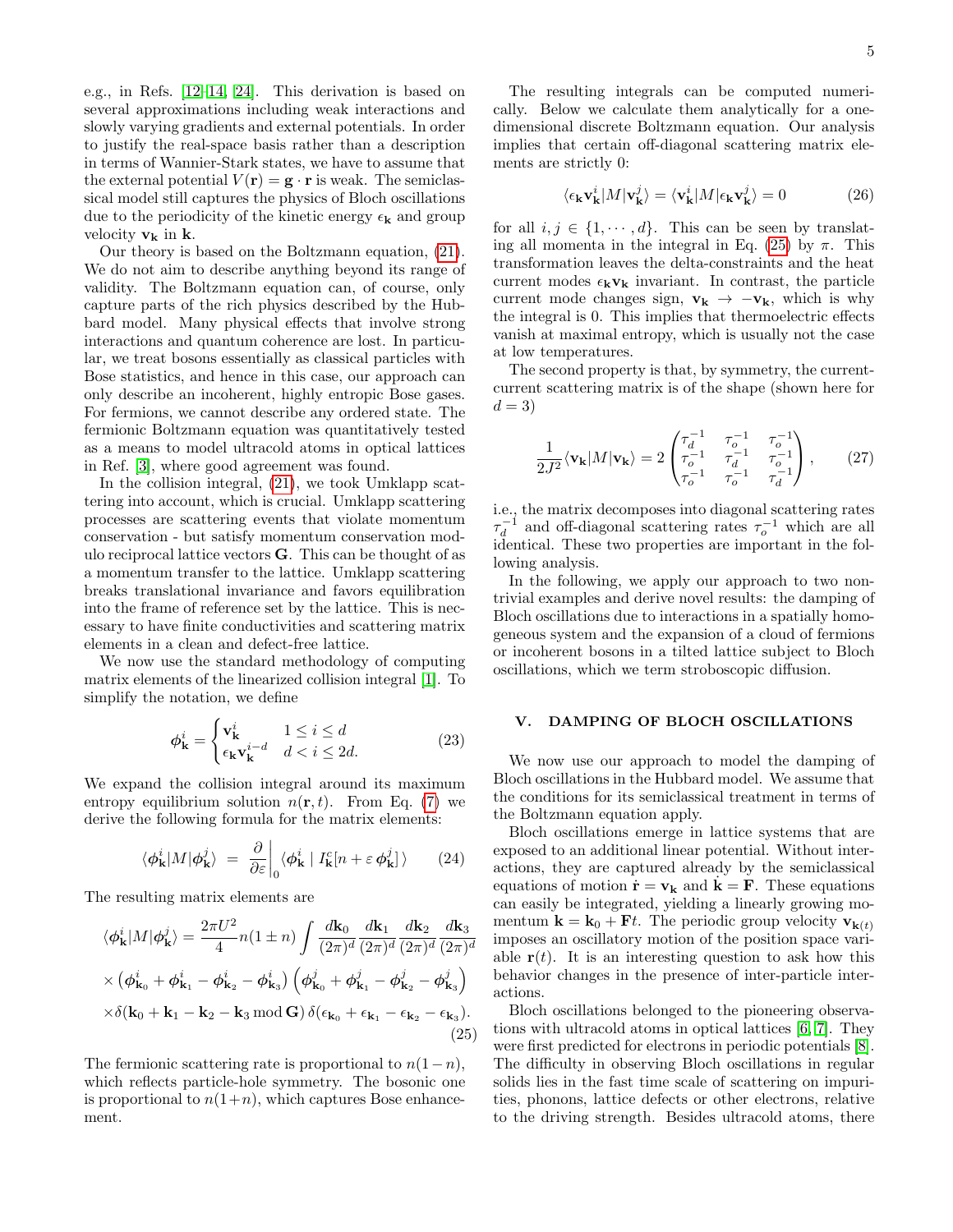are more quantum systems that show these oscillations, among which are semiconductor-superlattices [\[11\]](#page-10-10), and optical waveguide arrays [\[9\]](#page-10-11).

The damping of Bloch oscillations has been observed in experiment with ultracold atoms [\[10\]](#page-10-12), and it has been studied theoretically in many physical realizations [\[15–](#page-10-13) [22,](#page-11-2) [25,](#page-11-3) [26\]](#page-11-4). For various fermionic lattice models, the damping of Bloch oscillations has been studied numerically using dynamical mean field theory [\[16,](#page-10-14) [17,](#page-10-15) [25,](#page-11-3) [26\]](#page-11-4).

At this point, let us address an important aspect of the driven Hubbard model and the corresponding Boltzmann equation. Both models describe thermally isolated systems: all Joule heating that is generated by the current remains in the system. Also, ultracold atoms in optical lattices are thermally isolated. Therefore, they realize the Hubbard model better than electrons in solids, which are coupled to a bath. When being driven by a constant force, the fermions in a lattice monotonously heat up. The system in the long-time limit is therefore in a maximum entropy state, characterized by a flat momentum distribution and a vanishing current.

Eckstein and Werner simulated damping of Bloch oscillations and heating in the fermionic Hubbard model by an electric field numerically [\[25\]](#page-11-3). For weak interactions, they found the current to oscillate and with an exponentially decaying amplitude. For stronger interactions, these oscillations were found to become overdamped, and the current was found to decay exponentially. Below, we present an analytic theory of the damping of Bloch oscillations, showing the same phenomena.

Buchleitner and Kolovsky [\[18\]](#page-11-5) studied bosonic atoms in a homogeneous lattice that were initially in the superfluid phase, using a lattice Gross-Pitaevskii equation. They showed the irreversible decay of Bloch oscillations by interactions. This approach is different from ours: for bosons, we consider a fully incoherent system at high entropy. This allows us to use the Boltzmann equation.

In this section we consider a homogeneous system. Homogeneity implies the absence of all spatial gradients in Eqs. [\(15\)](#page-2-3). Due to the anisotropy of the lattice, the direction of the constant force also matters. As in other studies on this topic [\[16,](#page-10-14) [25\]](#page-11-3), we consider a setup in which the force points into the lattice diagonal,

$$
\mathbf{F} = F \mathbf{1} = \underbrace{(F, F, ..., F)^T}_{d}.
$$
 (28)

As discussed above, the absence of thermoelectric effects close to maximal entropy leads to a decoupling of the velocity and heat current modes via scattering. Due to the structure [\(27\)](#page-4-2) of the current-current scattering matrix, it is enough to parametrize  $\mathbf{j} = j \mathbf{1}$  and study the two coupled equations,

<span id="page-5-0"></span>
$$
\dot{e} - Fj = 0
$$
  
\n
$$
\dot{j} + Fe = -2\tau^{-1}j
$$
\n(29)

where

$$
\tau^{-1} = \tau_d^{-1} + (d - 1)\tau_o^{-1} \tag{30}
$$

Equations [\(29\)](#page-5-0) can be combined into the following second-order differential equation,

$$
\ddot{j} = F^2 j - 2\tau^{-1} \dot{j} \tag{31}
$$

This is nothing but the equation of the classical damped harmonic oscillator, which is solved by

<span id="page-5-1"></span>
$$
j(t) = e^{-t/\tau} \left[ A \exp\left( t \sqrt{\tau^{-2} - F^2} \right) \right]
$$

$$
+ B \exp\left( -t \sqrt{\tau^{-2} - F^2} \right) \right]
$$
(32)

for arbitrary constants  $A$  and  $B$ . We have thus mapped the damping of the kinetic energy in the Hubbard model in the presence of a constant force to the classical harmonic oscillator. Note that the oscillator frequency (which is the Bloch frequency  $\omega_B$  for  $F > \tau^{-1}$ ) depends on the scattering rate,

$$
w_B = \sqrt{F^2 - \tau^{-2}}\tag{33}
$$

and that it goes to 0 at  $F = \tau^{-1}$ . This critical value of F separates overdamped from underdamped Bloch oscillations.

In the *overdamped* limit,  $F\tau \ll 1$ , we can approximate the square root in the full solution Eq. [\(32\)](#page-5-1) as

$$
\sqrt{1/\tau^2 - F^2} \approx \tau^{-1} \left( 1 - \frac{1}{2} (\tau F)^2 \right) \tag{34}
$$

Therefore, the velocity and hence also the kinetic energy mode decay according to

<span id="page-5-2"></span>
$$
e(t) \approx e_0 \exp\left(-\frac{1}{2}t\,\tau\,F^2\right), \quad F\tau \ll 1 \tag{35}
$$

in this limit. The damping rate is hence given by  $\tau F^2/2$ , which can also be derived from the conventional transport theory for an isolated system. In the opposite case of strong Bloch oscillations,  $F \tau \gg 1$ , the square roots in Eq. [\(32\)](#page-5-1) become negative. Equation [\(32\)](#page-5-1) can be approximated as

<span id="page-5-3"></span>
$$
e(t) \approx e_0 e^{-t/\tau} \cos(\omega_B t), \quad F \tau \gg 1 \tag{36}
$$

Most prominently, the oscillations decay exponentially at the rate  $\tau^{-1}$ . Note that this result can not be obtained from conventional transport theory, as the response of the induced currents to the driving field is highly nonlinear (namely oscillatory) in this limit. Finally, in the marginal case of  $F\tau = 1$ , Bloch oscillations get critically damped. For the initial condition  $e(0) = e_0$  and  $\dot{e}(0) = 0$ , the dynamics of the kinetic energy mode is given by

<span id="page-5-4"></span>
$$
e(t) = (e_0 + e_0 t/\tau) e^{-t/\tau}, \quad F\tau = 1 \tag{37}
$$

which contains corrections to a purely exponential decay of the energy mode. Note that this limit is highly nonperturbative in the ratio  $\tau F$ .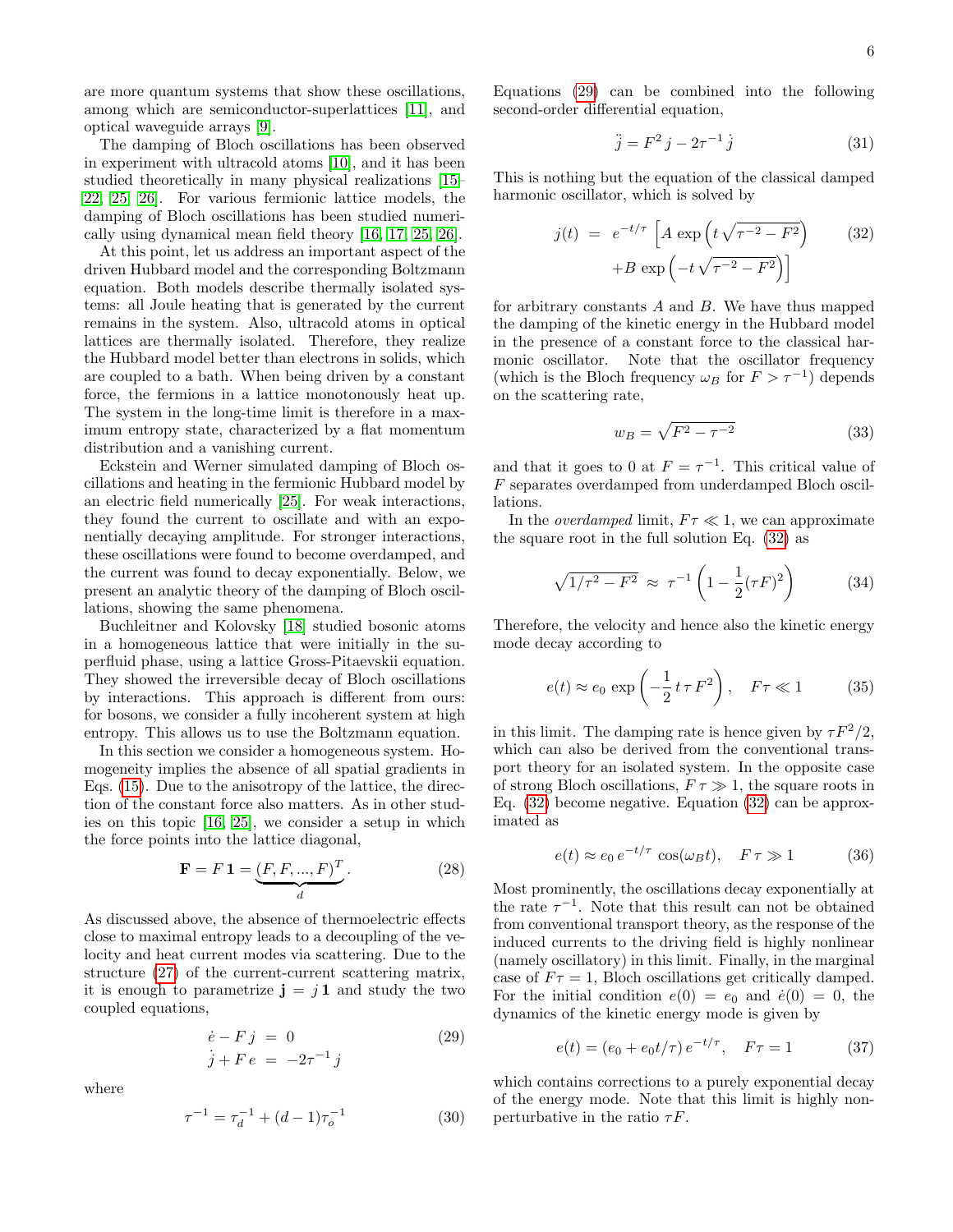#### Comparison with Boltzmann simulations

We compare our analytic results for the damping of Bloch oscillations to a simulation of the Boltzmann equation. We simulate a discrete version of the onedimensional Boltzmann equation with a collision integral, [\(21\)](#page-3-4), as a toy model. This is a computationally tractable model that also allows us to calculate the scattering matrix elements analytically. Note that it does not capture the physics of the one-dimensional Hubbard model due to the integrability of the latter.

Abbreviating  $f_i = f_{k_i}$ , the equation reads

<span id="page-6-0"></span>
$$
\dot{f}_i + F \frac{f_{i+1} - f_{i-1}}{2\Delta k} = I[f]_{k_i}
$$
\n(38)

This involves the discrete collision integral

<span id="page-6-1"></span>
$$
I[f]_k = -\frac{U^2}{J} \frac{1}{N} \sum_{k_1, k_2, k_3} \delta(\epsilon_k + \epsilon_{k_1} - \epsilon_{k_2} - \epsilon_{k_3})
$$
  
 
$$
\times \left( f_k f_{k_1} \bar{f}_{k_2} \bar{f}_{k_3} - \bar{f}_k \bar{f}_{k_1} f_{k_2} f_{k_3} \right)
$$
  
 
$$
\times \delta(k + k_2 - k_2 - k_3 \mod \pi).
$$
 (39)

We simulated a fermionic system:

$$
\bar{f}_{k_i} = (1 - f_{k_i})
$$
\n(40)

The momenta  $k_1, k_2$  and  $k_3$  in the sum run over the N discrete values  $\{-1 + \frac{1}{N}, -1 + \frac{3}{N}, ..., -1 + \frac{2N-1}{N}\}\times \pi$ . The delta symbols denote discrete Kronecker delta constraints.

As in our previous studies [\[3,](#page-10-2) [4\]](#page-10-4), the presence of Umklapp processes is crucial to ensure equilibration to the fixed frame of reference of the lattice. The distribution function  $f_{\mathbf{k}}$  was initially prepared as a Fermi function at  $T = J$ , a typical temperature for current experiments with ultracold fermionic atoms.

For our discrete one-dimensional Boltzmann equation, the matrix elements that lead to a relaxation of the current-current mode [\(25\)](#page-4-1) can be calculated analytically. The calculation is shown in Appendix [B.](#page-11-6) For a large number of discrete momenta  $N$ , the matrix element is

$$
\tau^{-1} = \langle v_k | M | v_k \rangle \approx 4 n (1 - n) U^2 J \qquad (41)
$$

We considered the fermionic case; the bosonic case yields  $4n(1 + n)U^2J$  (see Appendix [B\)](#page-11-6). This formula for the scattering rate concludes our analytic result.

We now compare our simple analytic theory with the numerical simulation of the discrete one-dimensional Boltzmann equations, [\(38\)](#page-6-0) and [\(39\)](#page-6-1). We consider the case  $n = 1/2$  for which we have  $\tau = 4 J/U^2$ .

Figures [2,](#page-6-2) [3,](#page-6-3) and [4](#page-7-1) show the cases of overdamped, underdamped and marginally damped Bloch oscillations, respectively. While the dashed (red) lines show the numerical simulations, Eqs. [\(38\)](#page-6-0) and [\(39\)](#page-6-1), the solid (black) lines show the analytic predictions given by Eqs. [\(35\)](#page-5-2), [\(36\)](#page-5-3), and [\(37\)](#page-5-4), respectively. As for the initial conditions, we adjusted the initial kinetic energy  $e_0$  to be the same for



<span id="page-6-2"></span>FIG. 2: (Color online) Overdamped Bloch oscillations of the kinetic energy at filling 1/2. We compare a full numerical simulation [dashed, red curve] of the Boltzmann equation [\(38\)](#page-6-0) with our analytic result from Eq. [\(35\)](#page-5-2) [solid, black curve]. The parameters are  $U/J = 4$  (yielding  $\tau = 0.25/J$ ) and  $F =$ 0.4J such that  $F\tau = 0.1$ .



<span id="page-6-3"></span>FIG. 3: (Color online) Underdamped Bloch oscillations of the kinetic energy at filling 1/2. Dashed (red) curve: numerical simulation of the Boltzmann equation [\(38\)](#page-6-0) for the parameters  $U/J = 1$  (yielding  $\tau = 4/J$ ) and  $F = 2.5J$  such that  $F\tau = 10$ gives rise to the regime of weak damping. Black solid curve: analytic result from Eq. [\(36\)](#page-5-3).

both methods, and chose  $\dot{e}(0) = 0$ . As the analytic formulas depend only on the force  $F$  and on the calculated damping rate  $\tau^{-1}$ , no fitting parameters were involved. Surprisingly, the analytic formulas describe the complex dynamics of the Boltzmann equation extremely well, despite the fact that they are based on a high-entropy expansion.

The weakly damped and overdamped regimes of Bloch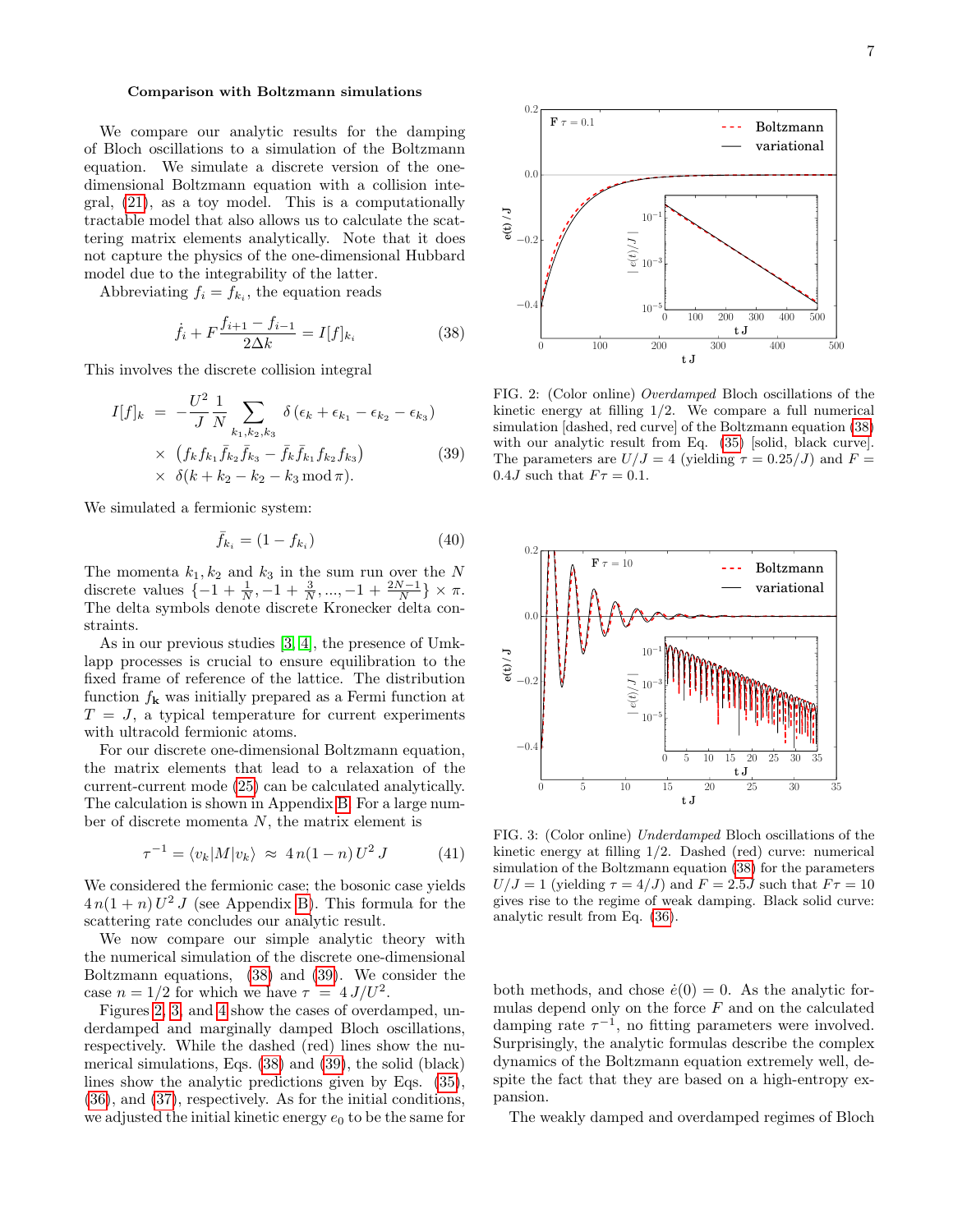

<span id="page-7-1"></span>FIG. 4: (Color online) Marginally damped Bloch oscillations of the kinetic energy at filling 1/2. Dashed (red) curve: numerical simulation of the Boltzmann equation [\(38\)](#page-6-0) for the parameters  $U/J = 1$  (yielding  $\tau = 4/J$ ) and  $F = 0.25J$  such that  $F\tau = 1$  gives rise to the marginal case. Solid (black) curve: analytic result from Eq. [\(37\)](#page-5-4).

oscillations have also been observed numerically for the Hubbard model by Eckstein and Werner [\[25\]](#page-11-3), using dynamical mean-field theory. Just as in our case, they found a transition from overdamped to underdamped Bloch oscillations. Our mapping of the problem to the harmonic oscillator equation might give an analytic explanation for the numerically observed transition. While we are not able to capture the regime of strong interactions and strong drive, we are able to treat the case of weak interaction-induced damping. For a quantitative comparison, one would have to compute the corresponding scattering matrix elements in the limit of infinite spatial dimensions.

We now proceed to a second application of our variational approach.

## <span id="page-7-0"></span>VI. AN INTERACTING, BLOCH OSCILLATING CLOUD IN A TILTED LATTICE

We now consider a generalization of the problem of damped Bloch oscillations in a spatially inhomogeneous situation. The dynamics of a finite cloud of bosons or fermions in a tilted lattice is an interesting problem with relevance for ultracold atoms in optical lattices.

In the regime where the potential energy difference between neighboring lattice sites is weaker than the scattering rate,  $F\tau \ll 1$  (note that we set the lattice constant and  $\hbar$  to 1), this problem can be studied in terms of coupled hydrodynamic equations for particle and energy densities, which was done in Ref. [\[4\]](#page-10-4). Here, we are interested in the regime of strong Bloch oscillations,  $F \tau \gg 1$ , where the conventional hydrodynamic ansatz



<span id="page-7-2"></span>FIG. 5: (Color online) Sketch of an interacting, Bloch oscillating cloud of atoms in a tilted lattice. Without interactions, individual particles are Bloch localized due to energy conservation and the bounded kinetic energy. This localization can, however, be lifted by inter-particle scattering. As the scattering rate increases with the particle density, we can expect fast diffusion in the bulk and slow diffusion in the tails of the cloud.

breaks down. For bosons, this problem was studied by Kolovsky et. al. [\[22\]](#page-11-2), using the Gross-Pitaevskii framework, and we comment on the connection to our work below. Strong driving is a challenging problem which usually has to be studied using the full Boltzmann equation, but it turns out that our variational method can be used to approximately solve this problem at high entropies.

In this section, we consider a quantum gas at low densities  $n$ , such that we approximate

$$
n(1-n) \approx n(1+n) \approx n. \tag{42}
$$

Hence, both fermionic and bosonic particles essentially assume classical statistics and can be treated simultaneously (again we assume incoherent, particle-like bosons). Note that even in this limit, quantum effects are still present and manifest themselves in the lattice dispersion relation, allowing for Bloch oscillations.

#### A. The physical heuristic

Let us start by developing some physical intuition regarding this problem. First, note that noninteracting particles in a tilted lattice are confined in position space. This is due to energy conservation and the fact that kinetic energies are bounded in a lattice. As all individual particles are Bloch oscillating, the cloud's collective motion is periodic in units of  $\tau_B = 2\pi/F$ . In contrast, interacting particles can exchange energies by collisions, and therefore can explore a much wider range in position space. Also, collisions between the particles break the periodicity of the cloud's collective motion. At weak interactions, we can expect the cloud to dominantly Blochoscillate, and slowly diffuse due to scattering events. We are interested in the stroboscopic motion of the cloud in units of  $\tau_B$ , separating the slow diffusive dynamics of the cloud from it's fast Bloch oscillations. Thus, we may ask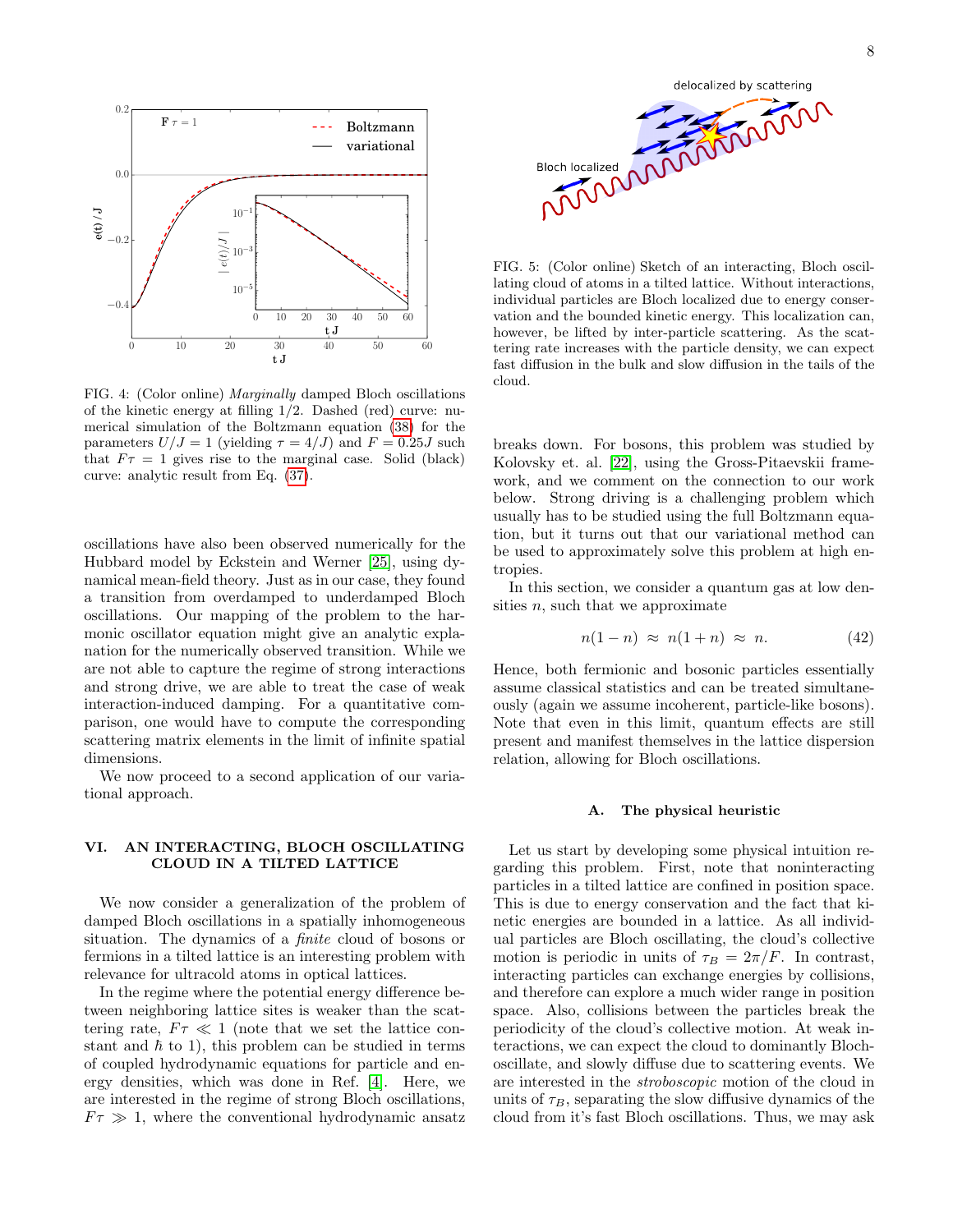about the corresponding diffusion constant  $D^{strob}$  and its dependence on the local densities and system parameters. For the semiclassical limit of the Hubbard model at high energies and low densities, we have shown before that the scattering rate satisfies  $\tau^{-1}(n) = \tau_0^{-1} n$  for some constant  $\tau_0$ . As scattering enhances the rate of diffusion, we can expect the diffusion constant to be proportional to the scattering rate,

$$
D^{strob}(n) \sim n/\tau_0. \tag{43}
$$

Note that this is in stark contrast to the conventional diffusion, where the diffusion constant  $D^{conv}$  is proportional to the scattering time,

$$
D^{conv}(n) \sim \tau_0/n,\tag{44}
$$

see also Refs. [\[3,](#page-10-2) [4\]](#page-10-4). Hence, we expect an inverse dependence of the diffusion constant on the scattering rate: scattering enhances stroboscopic diffusion, whereas it slows down diffusion conventionally. This heuristic is illustrated in Fig. [5.](#page-7-2) Our goal in this section is an approximate derivation and asymptotic solution of the stroboscopic diffusion equation, involving an explicit form of the diffusion constant.

#### B. Derivation of stroboscopic diffusion

In the following, we are aiming for an approximate analytic solution of the expansion problem. Again, we assume that the force points in the diagonal direction of the lattice,  $F = F(1, 1, ..., 1)^T$ . As in Ref. [\[4\]](#page-10-4), we assume the cloud to be translationally invariant in the perpendicular direction. Equations [\(15\)](#page-2-3) reduce to

<span id="page-8-0"></span>
$$
\dot{n} + \nabla j = 0 \qquad (45)
$$

$$
\dot{e} + \nabla h - Fj = 0
$$

$$
\dot{j} + 2J^2 \nabla n + Fe = -\tau_j^{-1} j
$$

$$
\dot{h} + \frac{3J^2}{d} \nabla e = -\tau_h^{-1} h.
$$

We assume two distinct scattering rates  $1/\tau_i$  and  $1/\tau_h$  for the damping of the particle and kinetic energy currents, respectively. Note that these equations already break a complex integro-differential equation (the Boltzmann equation) down to four coupled partial differential equations in position space. Equations [\(45\)](#page-8-0) are still a rich and complicated set of coupled equations. We cannot expect to be able to derive a single equation for particle density alone in a rigorous way, without neglecting parts of the physics. We can nevertheless attempt to find an approximate equation capturing the dominant effects, involving several truncations. For the sake of clarity we give a summary of the following steps:

1. We first study the system where the scattering rates  $1/\tau_j$  and  $1/\tau_h$  are constants. This makes the equations linear.

- 2. We allow for complex solutions. Due to linearity, the real and imaginary parts are separate solutions.
- 3. We approximate  $i$  in terms of n and e, which results in only three coupled equations.
- 4. We average over the fast time scale of Bloch oscillations. This decouples the dynamics of  $n$  and  $e, h$ . We construct a real equation.
- 5. We finally substitute  $\tau_i \to \tau_i(n)$ , and  $\tau_h \to \tau_h(n)$  in our simplified equations. These equations describe the stroboscopic dynamics of  $n(x, t)$ .

As we are interested in the strongly Bloch-oscillating regime, we expect the current mode  $j$  to dominantly oscillate at frequency  $F$ . Therefore, we substitute

$$
j(x,t) = e^{iFt} \tilde{j}(x,t). \tag{46}
$$

We assume that the dynamics of  $\tilde{j}$  is much slower; it describes the spatial envelope of the oscillating current mode. After the substitution, the equation for  $j$  in Eq.  $(45)$  reads

$$
\dot{\tilde{j}} + iF\tilde{j} + 2J^2 e^{-iFt} \nabla n + F e^{-iFt} e = -\tau_j^{-1} \tilde{j}.
$$
 (47)

This equation contains drive and damping; we expect the long-time dynamics to be determined by  $\dot{\tilde{j}} = 0$ , which leads to the asymptotic solution

$$
j \approx \left(\frac{1}{iF + \tau_j^{-1}}\right) \left(-2J^2 \nabla n + Fe\right) \tag{48}
$$

Above, we have transformed  $\tilde{j}$  back to j. Note that the limit  $F\tau \ll 1$  yields the current in the conventional hydrodynamic limit at high energies, see e.g. Ref. [\[4\]](#page-10-4). However, as we are interested in the opposite limit of  $F\tau \gg 1$ , we use  $1/(iF + \tau_v^{-1}) \approx -i/F - \tau_j^{-1}/F^2$  to approximate

$$
j \approx -ie + \frac{2J^2\tau_j^{-1}}{F^2}\nabla n - \frac{\tau_j^{-1}}{F}e + 2iJ^2F^{-1}\nabla n \tag{49}
$$

The first term expresses the fact that without interactions, current and kinetic energies are related by the momentum shift of  $\pi/2$ ; hence Bloch oscillations convert  $j$  into  $e$  periodically in time, and vice versa (see also Eq. [\(51\)](#page-9-0) below). The second term expresses a real diffusive contribution to the current that is crucial. The third term describes the damping of the current mode due to scattering, and the last term gives another imaginary contribution to the current that we discard in the following. As this truncation is done at the level of the current, the continuity equations still guarantee the conservation of energy and particle number.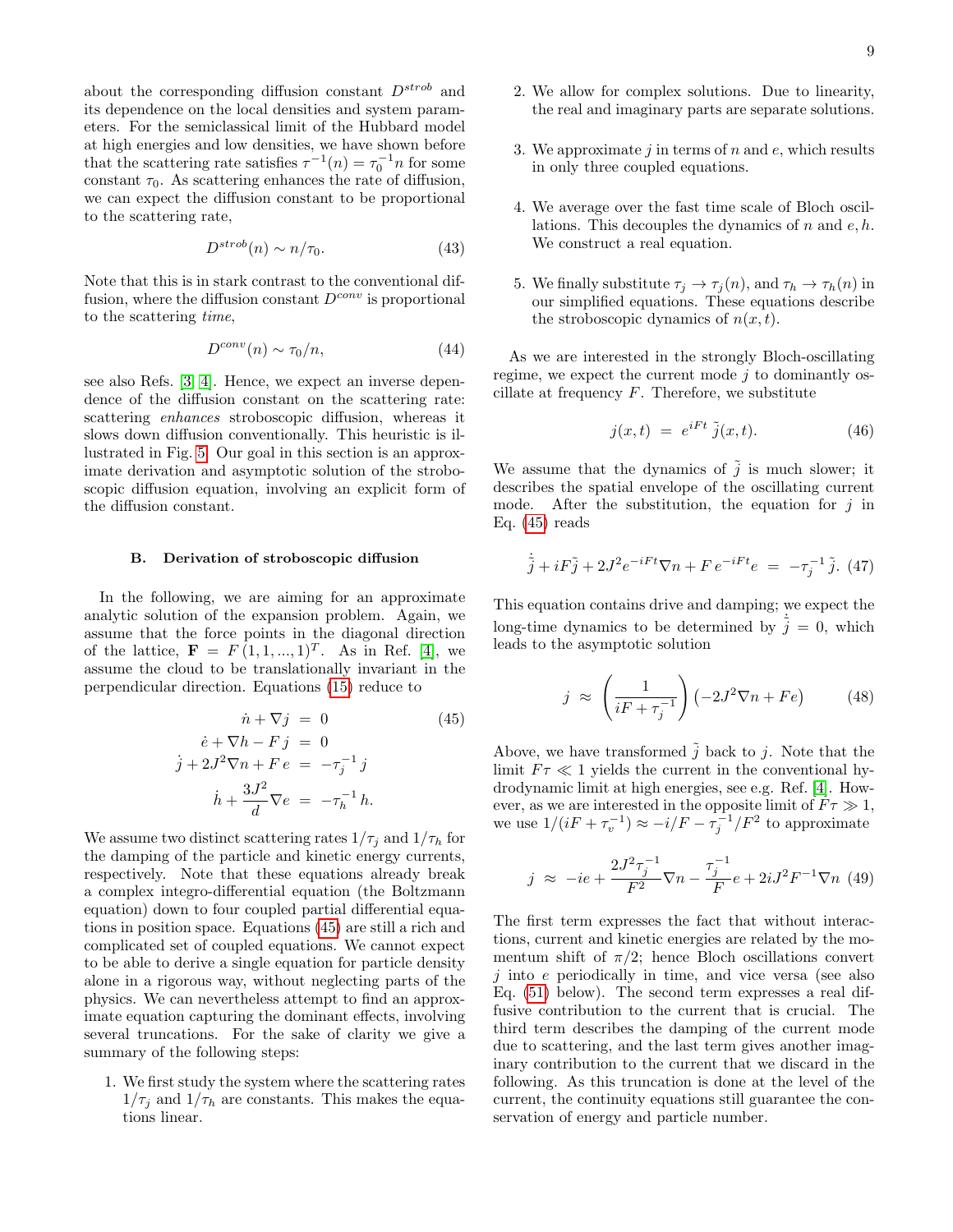Using our approximate result for the particle current, Eq [\(45\)](#page-8-0) simplifies to

$$
\dot{n} + \nabla \frac{2J^2 \tau_j^{-1}}{F^2} \nabla n = i \nabla e \qquad (50)
$$

$$
\dot{e} + \nabla h - \tau_j^{-1} e + i F e = -\frac{2J^2 \tau_j^{-1}}{F} \nabla n
$$

$$
\dot h + \frac{3J^2}{d}\nabla e\ =\ -\tau_h^{-1}\,h.
$$

In the absence of spatial gradients, the second equation describes the damping of Bloch oscillations in the kinetic energy,

<span id="page-9-0"></span>
$$
\dot{e} - \tau_j^{-1} e + iFe = 0 + \mathcal{O}(\nabla n, \nabla h), \tag{51}
$$

which leads to a rapidly oscillatory motion of the kinetic energy. The kinetic energy therefore has the approximate solution  $e(x,t) \sim e_0(x)e^{(iF-\tau^{-1})t}$ . Therefore, the gradient of the kinetic energy in Eq. (??) averages out in time. This approximation is similar to the rotating wave approximation in quantum optics. Hence, particle diffusion approximately decouples from energy diffusion:

$$
\dot{n} + \nabla \frac{2J^2 \tau_j^{-1}}{F^2} \nabla n \approx 0. \tag{52}
$$

This is the approximate stroboscopic diffusion equation we were looking for. We now study the corresponding system with a density-dependent diffusion constant, where  $\tau(n) = \tau_0/n$ . Defining  $D_0^{strob} = 2J^2/(F^2 \tau_0)$ , this equation can also be written as

<span id="page-9-1"></span>
$$
\dot{n} = D_0^{strob} \nabla \left( n \nabla n \right). \tag{53}
$$

It is important to realize that asymptotically, decoupling particle and energy diffusion in this limit does not violate any conservation laws, as it would in Ref. [\[4\]](#page-10-4). Let us consider the long time limit, where all local kinetic energies have already been damped to 0. The potential energy balance is still satisfied due to

$$
\dot{E}_{\text{pot}} = \int gx \ \dot{n}(x, t) \tag{54}
$$
\n
$$
= \frac{1}{2} \int gx \ D_0^{strob} \nabla^2 n(x, t)^2
$$
\n
$$
= \frac{1}{2} \int g(\nabla^2 x) \ D_0^{strob} n(x, t)^2 = 0,
$$

where we have used partial integration. We now present an asymptotic analytic solution of Eq. [\(53\)](#page-9-1).

### C. Scaling solution

As a final step, let us use a scaling ("Barenblatt") ansatz to obtain an asymptotic solution; see also [\[27\]](#page-11-7) and [\[4\]](#page-10-4). We use the following ansatz for the particle density:

$$
n(x,t) = \frac{1}{t^{\alpha}} G[x/t^{\alpha}]
$$
\n(55)



<span id="page-9-3"></span>FIG. 6: (Color online) Numerical solution of Eq. [\(53\)](#page-9-1) plotted against the scaling function  $G[x]$ . The simulated particle densities  $n(x,t)$  were re-scaled as  $t^{1/3}n(xt^{1/3},t)$  and plotted as a function of x for different times  $t = 1, 5, 25$  and 50. The plot reveals that the numerical solutions  $n$  assume the shape of the scaling function  $G[x]$  upon re-scaling at long times.

We absorb  $D_0^{strob}$  into the time variable, making Eq. [\(53\)](#page-9-1) dimensionless. Combining the latter with the above scaling ansatz, and substituting x by  $z = x/t^{\alpha}$  yields

<span id="page-9-2"></span>
$$
0 = -t^{-1-\alpha} \alpha G[z] - t^{-1-\alpha} z \alpha G'[z]
$$
(56)  

$$
-t^{-4\alpha} G'[z]^2 - t^{-4\alpha} G[z] G''[z]
$$

The exponent of the time variable in the first term, coming from the time derivative, has to match the remaining terms with the slowest decay in time. It is actually possible to match all terms be setting  $\alpha = 1/3$ . This result implies that the expansion is sub-diffusive.

Let us now calculate the scaling function. Setting  $\alpha =$ 1/3 in Eq. [\(56\)](#page-9-2) yields the ordinary differential equation

$$
G[z] + zG'[z] + 3G'[z]^2 + 3G[z]G''[z] = 0 \tag{57}
$$

A solution to this equation is given by

$$
G[z] = \max\{C_0 - z^2/6, 0\}
$$
 (58)

where  $C_0$  is an arbitrary constant. In order to compare the scaling solution to our nonlinear diffusion Eq. [\(53\)](#page-9-1), we simulated the latter numerically, starting from a normalized Gaussian at time 0. In Fig. [6](#page-9-3) we compare the rescaled density profiles  $t^{1/3}n(x t^{1/3}, t)$  with the scaling function  $G[x]$ . We chose  $C_0 = 3^{1/3}/2^{5/3} \approx 0.4543$ , which normalizes the integral of the scaling function to 1. Fig. [6](#page-9-3) shows that the rescaled densities assume the shape of  $G[z]$ at long times upon rescaling. This demonstrates the validity of the scaling law  $x \sim t^{1/3}$  and the shape of the scaling function.

Kolovsky et. al. [\[22\]](#page-11-2) also studied a Bloch-oscillating bosonic cloud and approximated the many-body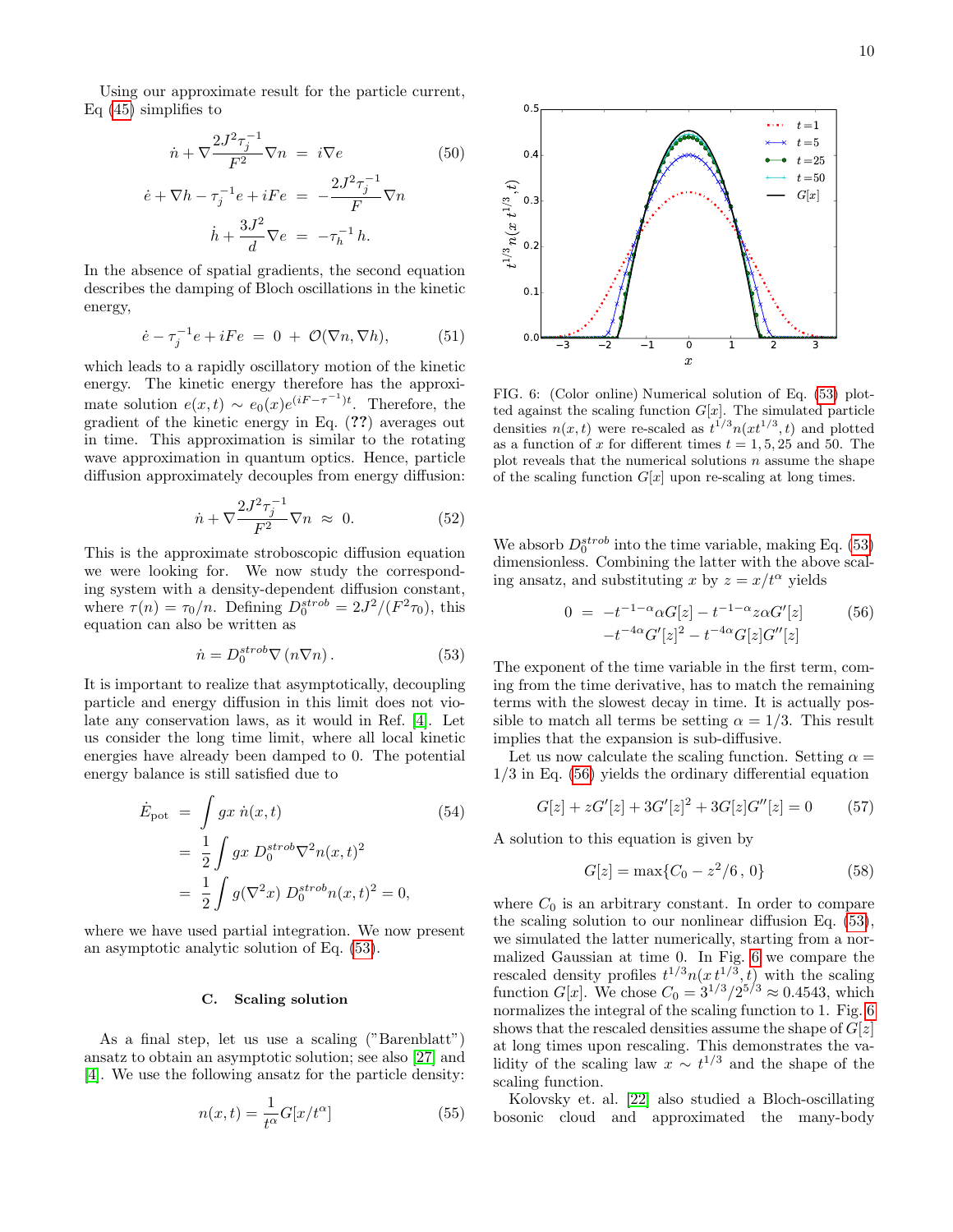Schrödinger equation by a lattice Gross-Pitaevskii equation whereas we used the Boltzmann equation. Interestingly, a similar non-linear diffusion equation was derived whose diffusion constant scales as  $D \sim n^2/F^2$  (we derived  $D \sim n/F^2$  in this paper). This led to a scaling law of  $r \sim$  $t^{1/4}$ . Both approximations of the bosonic Schrödinger equation have been used in the literature, they correspond to different energy domains of the bosonic system, for more details we refer the reader to the seminal work by Gardiner et. al. [\[23\]](#page-11-8) and Zaremba et. al. [\[24\]](#page-11-1).

A subdiffusive scaling relation of  $x \sim t^{1/3}$  was also found in Ref. [\[4\]](#page-10-4), which treated the opposite limit of  $F\tau \ll 1$  (overdamped Bloch oscillations). Note, however, that the shape of the scaling function was different. The scaling analysis was carried out for a coupled set of hydrodynamic equations for the particle end kinetic energy density. Here, we heuristically derived the same scaling behavior in the regime of underdamped Bloch oscillations. An expanding cloud in an optical lattice with initially overdamped Bloch oscillations will eventually enter the regime of underdamped Bloch oscillations as densities decrease, and hence scattering rates decrease over time. Our analysis suggests that both scaling exponents are the same and that the scaling law will continue even when the cloud undergoes the transition between these two regimes.

# VII. SUMMARY

We have developed a new variational approach to solve the Boltzmann equation at high entropies for tightbinding systems. Our approach holds far beyond linear response; it is based on the linearization of the Boltzmann equation around a constant (maximum entropy) solution. It leads to a minimal set of coupled dynamic equations for momentum mode occupancies.

First, we have shown that in the limit of high scattering rates, the conventional hydrodynamic equations can be recovered. Then we have presented two physical ap-

plications. (i) We studied the problem of the damping of Bloch oscillations in the Hubbard model, which we approximated semiclassically in terms of a Boltzmann equation. We mapped this problem to the classical damped harmonic oscillator, providing analytic solutions for the regimes of weakly damped, overdamped and marginally damped Bloch oscillations. For a quantitative comparison of our analytical results with the underlying theory, we have studied a one-dimensional discrete Boltzmann equation to explicitly calculate the relevant scattering rates and to allow for a full numerical simulation. (ii) We have then studied the problem of a strongly Blochoscillating, interacting cloud of fermions or incoherent bosons in a tilted lattice. While this problem was found to be too complex to solve without truncation, we presented an approximate solution in terms of a stroboscopic diffusion equation describing the dynamics of the cloud, time averaged over the fast Bloch oscillations. We have given a scaling solution for this simplified equation, leading to the subdiffusive scaling relation  $x \sim t^{1/3}$ .

In the future, it will be intriguing to explore the class of dynamical problems that can be described in terms of the set of coupled equations that we derived. As an example, our variational ansatz might be used to model the crossover from ballistic to diffusive dynamics of an expanding atomic cloud in an optical lattice, which cannot be described in terms of a naive hydrodynamic approach alone.

#### Acknowledgements

I would like to thank Akos Rapp, Camille Aron, Achim Rosch, and David Huse for insightful discussions. This work was supported by the NSF MRSEC program through a Princeton Center for Complex Materials Fellowship (DMR-0819860). I also acknowledge the support of the U.S. National Science Foundation I2CAM International Materials Institute Award, Grant DMR-0844115.

- <span id="page-10-0"></span>[1] J. M. Ziman, Electrons and Phonons: The Theory of Transport Phenomena in Solids. (Clarendon Press, Oxford, 1996).
- <span id="page-10-1"></span>[2] A. Griffin, T. Nikuni, E. Zaremba. Bose-Condensed Gases at Finite Temperatures. (Cambridge University Press, Cambridge, 2009)
- <span id="page-10-2"></span>[3] U. Schneider et. al., Nature Physics 8, 213–218 (2012).
- <span id="page-10-4"></span>[4] S. Mandt, A. Rapp, and A. Rosch, Phys. Rev. Lett. **106**, 250602 (2011)
- <span id="page-10-3"></span>[5] I. Bloch, J. Dalibard, and W. Zwerger, Rev. Mod. Phys. 80, 885–964 (2008).
- <span id="page-10-7"></span>[6] B. P. Anderson, and M. A. Kasevich, Science 282, 1686- 1689 (1998).
- <span id="page-10-8"></span>[7] M. BenDahan, E. Peik, J. Reichel, Y. Castin, and C. Salomon, Phys. Rev. Lett. 76, 4508 (1996)
- <span id="page-10-9"></span>[8] F. Bloch, Z. Phys. 52, 555 (1929).
- <span id="page-10-11"></span>[9] T. Pertsch et. al., Phys. Rev. Lett. **83**, 4752-4755 (1999).
- <span id="page-10-12"></span>[10] M. Gustavsson et. al., Phys. Rev. Lett. 100, 080404 (2008).
- <span id="page-10-10"></span>[11] C. Waschke et. al., Phys. Rev. Lett. **70** 3319-3322 (1993).
- <span id="page-10-5"></span>[12] J. Rammer and H. Smith, Rev. Mod. Phys. 58, 323 (1986).
- [13] A. Kamenev, Field Theory of Non-Equilibrium Systems. Cambridge University Press (2011).
- <span id="page-10-6"></span>[14] Gerald D. Mahan, Many-Particle Physics, Springer, Berlin, (2000).
- <span id="page-10-13"></span>[15] M. Schecter, D. Gangardt, and A. Kamenev, Annals of Physics 327 (2012), pp. 639-670.
- <span id="page-10-14"></span>[16] J. K. Freericks, V. M. Turkowski, and V. Zlatic, Phys. Rev. Lett. 97, 266408 (2006).
- <span id="page-10-15"></span>[17] A. V. Joura, J. K. Freericks, and Th. Pruschke, Phys. Rev. Lett. 101, 196401(2008).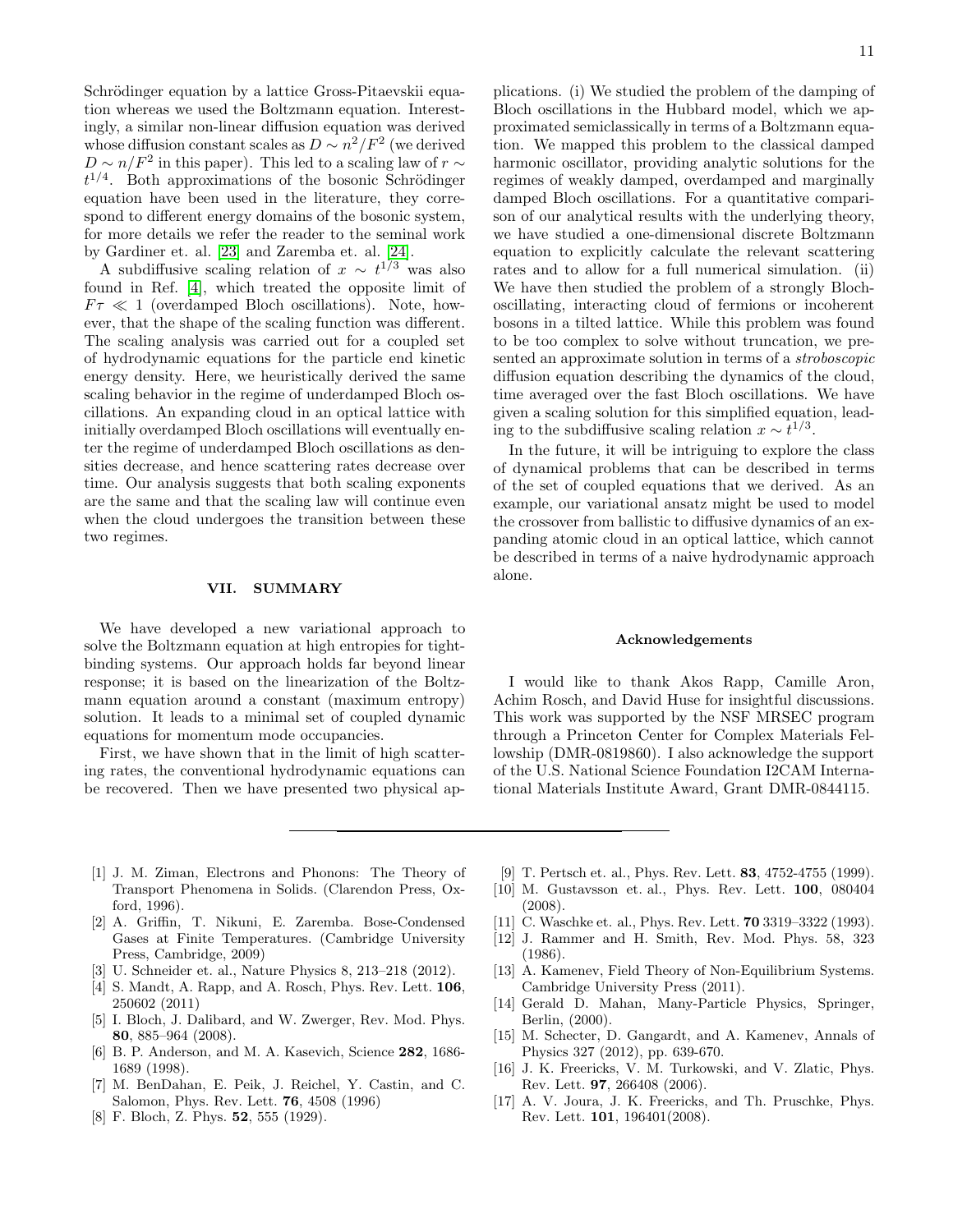- <span id="page-11-5"></span>[18] A. Buchleitner and A. R. Kolovsky, Phys. Rev. Lett. 91, 253002 (2003).
- [19] H. Fotso, K. Mikelsons, J. K. Freericks, Scientific Reports 4, 4699 (2014)
- [20] M. Mierzejewski, and P. Prelovsek, Phys. Rev. Lett. 105, 186405 (2010).
- [21] A. R. Kolovsky, A.V. Ponomarev, and H.J. Korsch, Phys. Rev. A 66 053405 (2002).
- <span id="page-11-2"></span>[22] A. R. Kolovsky, E. A. Gomez, and H. J. Korsch, Phys. Rev. A 81, 025603 (2010)
- <span id="page-11-8"></span>[23] C. W. Gardiner, J. R. Anglin, and T. I. A. Fudge, J. Phys. B: At. Mol. Opt. Phys. 35 (2002) 1555–1582.
- <span id="page-11-1"></span>[24] E. Zaremba, T. Nikuni, and A. Griffin, Journal of Low Temperature Physics 116, 277 (1999).
- <span id="page-11-3"></span>[25] M. Eckstein, and P. Werner, Phys. Rev. Lett. 107, 186406 (2011).
- <span id="page-11-4"></span>[26] A. Amaricci, C. Weber, M. Capone, and G. Kotliar,

Phys. Rev. B 86, 085110 (2012).

<span id="page-11-7"></span>[27] J. L. Vazquez. Smoothing and Decay Estimates for Nonlinear Diffusion Equations. Equations of Porous Medium Type. (Oxford University Press, New York, 2006).

### <span id="page-11-0"></span>Appendix A: Derivation of Eq. [\(15\)](#page-2-3)

We now derive Eq. [\(15\)](#page-2-3) line by line from Eq. [\(14\)](#page-2-5). We use ansatz  $(11)$  for f in combination with the integral identities in Eq. [\(13\)](#page-2-2) and the orthogonality of the modes 1,  $\epsilon_{\mathbf{k}}$ ,  $\mathbf{v}_{\mathbf{k}}$  and  $\epsilon_{\mathbf{k}}\mathbf{v}_{\mathbf{k}}$  under the scalar product [\(10\)](#page-2-6). This involves the fact that the momentum modes  $\epsilon_{\mathbf{k}}$ ,  $\mathbf{v}_{\mathbf{k}}$  and  $\epsilon_k v_k$  vanish under the momentum integral. We also use partial integration (P.I.) - note that there are no boundary terms due to the periodicity of the Brillouin zone. This allows us to derive the following identities:

$$
\langle 1|(\partial_t + \mathbf{v}_k \nabla_r + \mathbf{F} \nabla_k) f_k \rangle = \int \frac{d\mathbf{k}}{(2\pi)^d} (\partial_t + \mathbf{v}_k \nabla_r + \mathbf{F} \nabla_k) (n(\mathbf{r}, t) + \frac{e(\mathbf{r}, t)}{2J^2 d} \epsilon_k + \frac{\mathbf{j}(\mathbf{r}, t)}{2J^2} \mathbf{v}_k + \frac{\mathbf{h}(\mathbf{r}, t)}{6J^4} \epsilon_k \mathbf{v}_k)
$$
\n
$$
= \dot{n} + \frac{1}{2J^2} \int \frac{d\mathbf{k}}{(2\pi)^d} (\mathbf{v}_k \nabla_r) (\mathbf{j}(\mathbf{r}, t) \mathbf{v}_k)
$$
\n
$$
= \dot{n} + \nabla_r \mathbf{j}.
$$
\n
$$
\langle \epsilon_k | (\partial_t + \mathbf{v}_k \nabla_r + \mathbf{F} \nabla_k) f_k \rangle = \int \frac{d\mathbf{k}}{(2\pi)^d} \epsilon_k (\partial_t + \mathbf{v}_k \nabla_r + \mathbf{F} \nabla_k) (n(\mathbf{r}, t) + \frac{e(\mathbf{r}, t)}{2J^2 d} \epsilon_k + \frac{\mathbf{j}(\mathbf{r}, t)}{2J^2} \mathbf{v}_k + \frac{\mathbf{h}(\mathbf{r}, t)}{6J^4} \epsilon_k \mathbf{v}_k)
$$
\n
$$
= \dot{\epsilon} \frac{1}{2J^2 d} \int \frac{d\mathbf{k}}{(2\pi)^d} \epsilon_k (\partial_t + \mathbf{v}_k \nabla_r + \mathbf{F} \nabla_k) (n(\mathbf{r}, t) + \frac{e(\mathbf{r}, t)}{2J^2 d} \epsilon_k (\mathbf{v}_k \mathbf{v}_k) + \frac{1}{2J^2} \int \frac{d\mathbf{k}}{(2\pi)^d} \epsilon_k (\mathbf{F} \nabla_k) (\mathbf{v}_k \mathbf{j})
$$
\n
$$
= \frac{P_{\perp}}{2J^2 d} \int \frac{d\mathbf{k}}{(2\pi)^d} \mathbf{v}_k (\partial_t + \mathbf{v}_k \nabla_r + \mathbf{F} \nabla_k) (n(\mathbf{r}, t) + \frac{e(\mathbf{r
$$

### <span id="page-11-6"></span>Appendix B: Scattering rates for the discrete one-dimensional Boltzmann equation

We will now calculate the current-current matrix element of the linearized discrete one-dimensional Boltzmann equation [\(38,](#page-6-0)[39\)](#page-6-1) Trivially, scattering processes that simply exchange the incoming and outgoing momenta satisfy the energy and momentum constraint,  $k_0, k_1 \rightarrow k_1, k_0$ . Obviously, this process does not lead to a damping of the particle current. However, as momentum is only defined modulo reciprocal lattice vectors,

Umklapp scattering processes are possible that relax the currents.

The discrete Boltzmann equation under consideration allows for several scattering processes that conserve the energy and quasi-momentum modulo  $\pi$ , and relax the currents. These kinds of processes apply for very special ingoing and outgoing states; they are shown in Fig. [7.](#page-12-0) Consider two particles with momenta positioned symmetrically around the momentum  $\pi/2$  or alternatively  $-\pi/2$ . These momentum states, indicated by open blue circles in Fig. [7,](#page-12-0) have total kinetic energy 0 and total